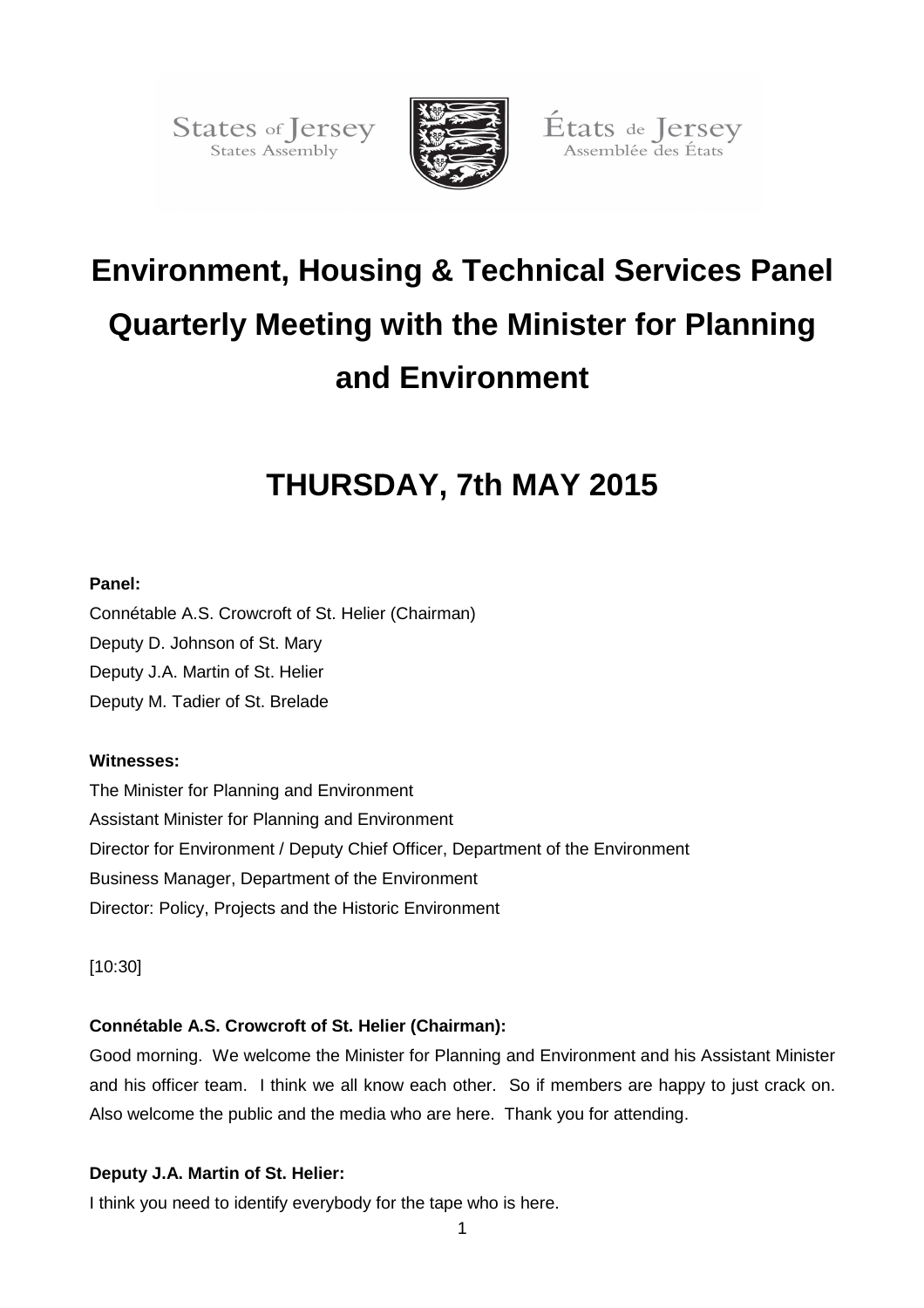## **The Connétable of St. Helier:**

Good idea. Thank you. Okay. Let us quickly go round then. Simon Crowcroft, Chairman of the Environment and Housing Services Scrutiny Panel.

## **Deputy D. Johnson of St. Mary (Vice-Chairman):**

David Johnson, Deputy of St. Mary, Vice-Chairman.

**Deputy J.A. Martin:**  Judy Martin, Deputy of St. Helier, member of panel.

**Deputy M. Tadier of St. Brelade:** 

I am Deputy Montfort Tadier.

**Business Manager:** 

Yannick Fillieul, Business Manager, Department of the Environment.

## **The Minister for Planning and Environment:**

Deputy Steve Luce, Deputy of St. Martin and Minister for the Environment.

#### **Deputy Chief Officer:**

Willie Peggie, Director for Environment and Deputy Chief Officer.

#### **Director of Planning Policy and Historic Environment:**

Kevin Pilley, Director of Planning Policy and Historic Environment.

## **Assistant Minister for Planning and Environment:**

Steve Pallett, St. Brelade and Assistant Minister.

#### **The Connétable of St. Helier:**

Excellent. Minister, we just had a Strategic Plan debate and as we have just been discussing with the panel, it is our first review. We are grateful to your department's co-operation in the review and we thought we added value to the Strategic Plan. Obviously you will be coming back to us with your responses to our first report. At that stage it will be very interesting, I think, to see what extra strength we have added to it with the panel, and working with the department we have added to the Strategic Plan. But that is clearly another piece of work. Once we hear back from you we will be in touch about the Strategic Plan. Our initial feelings are from the fact that all our amendments were accepted last week it was an exercise that was worth doing, whereas it remains to be seen what difference it makes in the coming 3 years.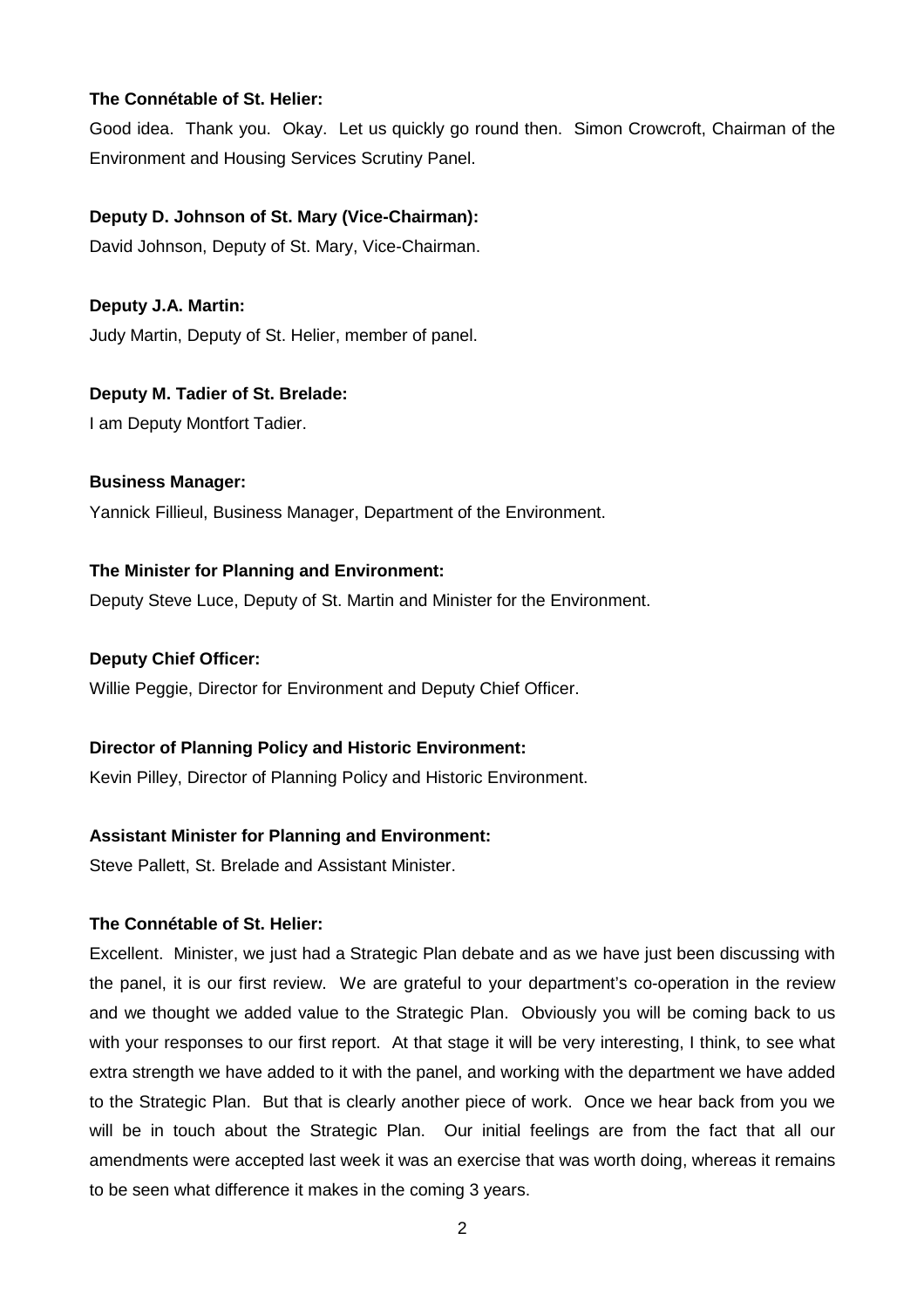#### **The Minister for Planning and Environment:**

Well, yes, the Chairman and I thank you I think ... I am sure I thank you for your amendments to the Strategic Plan, all of which tried to focus the whole plan more on the environment and certainly from my perspective and my department's perspective; we are very grateful for that. I do not think there will be any secret that there are challenges ahead, and that Health and Education are the 2 ministries that the Government are going to spend more money on, and there is going to be a real big emphasis moving into the future. Historically environment will always take a bit of a back seat inasmuch as it is difficult to justify spending money on certain parts of the environment when we need scanners or teachers or things like that. Certainly I and the department are very grateful for that extra emphasis that you have managed to put into the Strategic Plan. It is going to be down to me now to continue to shout as loudly as I possibly can around the Council that the environment is important and that I need as much resource as I possibly can to move forward with all matters to do with the environment really.

#### **The Deputy of St. Mary:**

Leading on from that we have a few questions beginning with the resources and yes, you mentioned the challenges ahead. What discussion has taken place with your colleagues about such challenges and any budget requirements?

#### **The Minister for Planning and Environment:**

Yes, the Council of Ministers have discussed how we move forward collectively as a Government to face the challenges that we have financially. That is why we recognise that there are some financial issues that need to be addressed, and my department knows that we have taken up the cudgels and agreed that we will take on our own percentage of deductions in spending. The way that we have identified that we can do that primarily over the next 3 years, with the next M.T.F.P. (Medium-Term Financial Plan), is to put in place immediately a freeze on recruitment so that as jobs become available we do not re-recruit people unless the Chief Officer and myself have a discussion about the importance of that job and whether we feel it really is necessary. There will be some roles coming up which we feel we may be able to cope with in our existing resources. There may well be some roles that we feel we cannot. I mean one in particular that jumps out at me will be the States vet I believe the States vet will be up for retirement in the term of the next Strategic Plan, but that position is one that is vitally important to the Island. It is vitally important to the agricultural sector and we have a number of laws and reasons, disease and pestilent control that we will need to keep that post going. We will not be able to survive as an Island without a States vet. I do not know if you want to say more.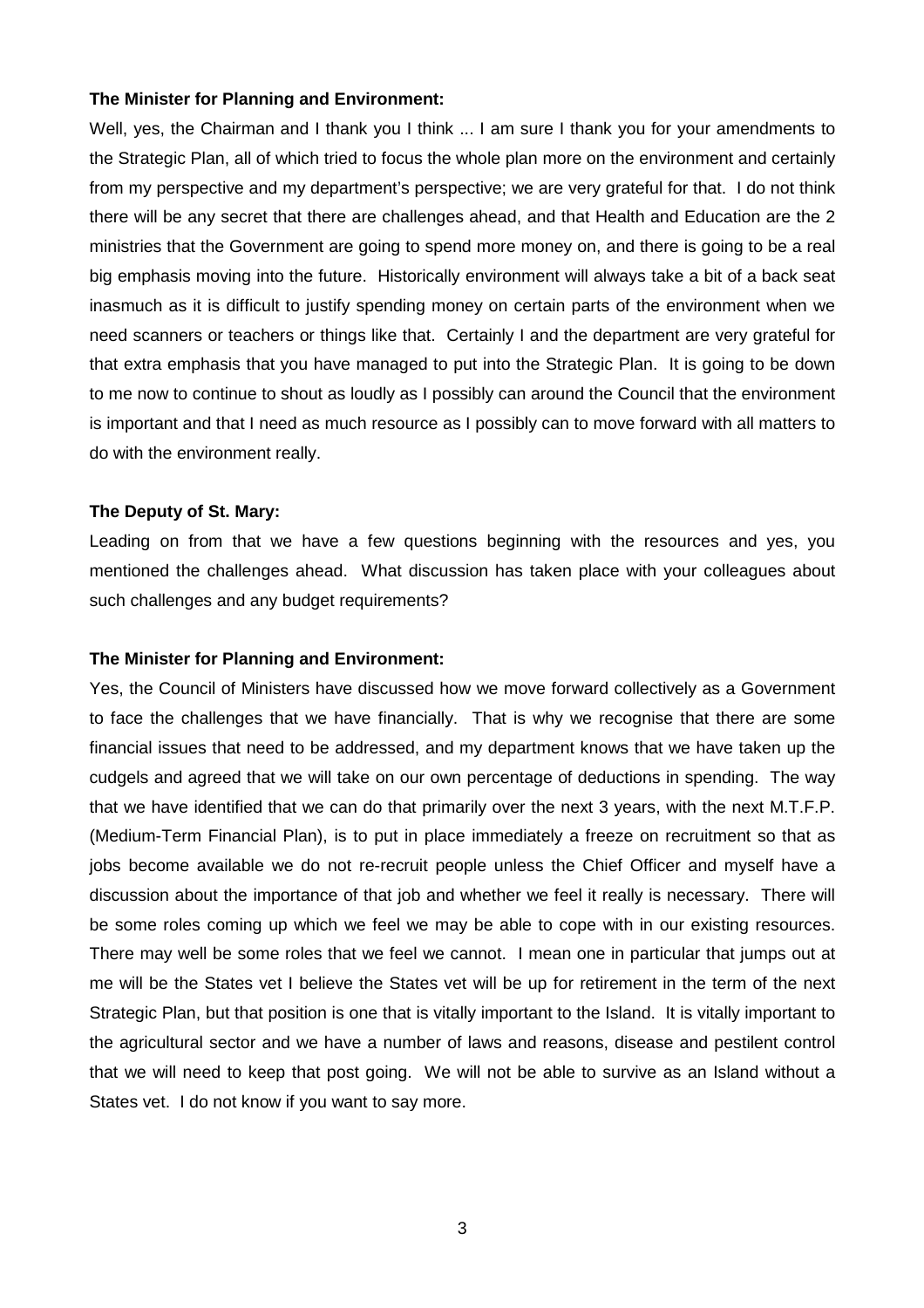#### **Deputy Chief Officer:**

No. I think that is absolutely right. We looked at whether we could do without one and we looked at ... well, we had a bit of consideration as to whether we could perhaps share resources with Guernsey but it is recognised that both States veterinary officers are extremely busy within their own jurisdictions and there is a particularly good reason in terms of disease control, for example. In terms of notifiable disease, for example, if we had foot and mouth hereor anything like a blue tongue epidemic we would need a States veterinary officer to be able to control a lot of the activities that surround that. We also have issues with the ability - the physical ability - of veterinary staff from another jurisdiction being able to come to our jurisdiction in terms of disease transfer, disease control. That combined with, I think we discussed at a previous Scrutiny hearing, that we have got a backlog of legislation from a veterinary perspective that needs to be updated. Then there is a degree of expertise there - a quite significant degree of expertise - that is required from a legal perspective to take that work through. That is something that we would have no real choice but to replace that position. But, that said, the Minister is absolutely right. There are a number of other retirals that will be happening throughout the course of the M.T.F.P. which we would certainly consider or would have to consider as to whether we would be replacing the staff member; and that will be a job for, as I said, the Minister and the Chief Officer to consider. So there will be serious financial implications wrapped around that.

#### **The Connétable of St. Helier:**

Getting back to States vet, I think it is important to stress that the temperatures are rising ever so slightly and what we are seeing is the migration of some of these Mediterranean-type diseases in animals moving slowly north. As some of these move into the French mainland we are obviously very close. It is much less an impossible for some of these insects to fly from the French mainland, as we know - Colorado beetle in the past - and it is really vital that our States veterinary officer stays on top of all those types of diseases. In Jersey obviously our proximity from the U.K. (United Kingdom) makes us an outlying almost survey point or the first point of contact for some of these Mediterranean-type animal diseases. Certainly the U.K. look to us for early indications of things that may be changing which will then affect them in the future.

#### **Deputy Chief Officer:**

Yes, that is an interesting point. That is both veterinary issues and also from a notifiable disease or an invasive species perspective we have agreements with Defra in the U.K. in terms of early notifying of incoming notifiable diseases and of invasive species.

## **The Connétable of St. Helier:**

Can I ask about support staff? Does the States vet have a support team? How many people are involved in that?

4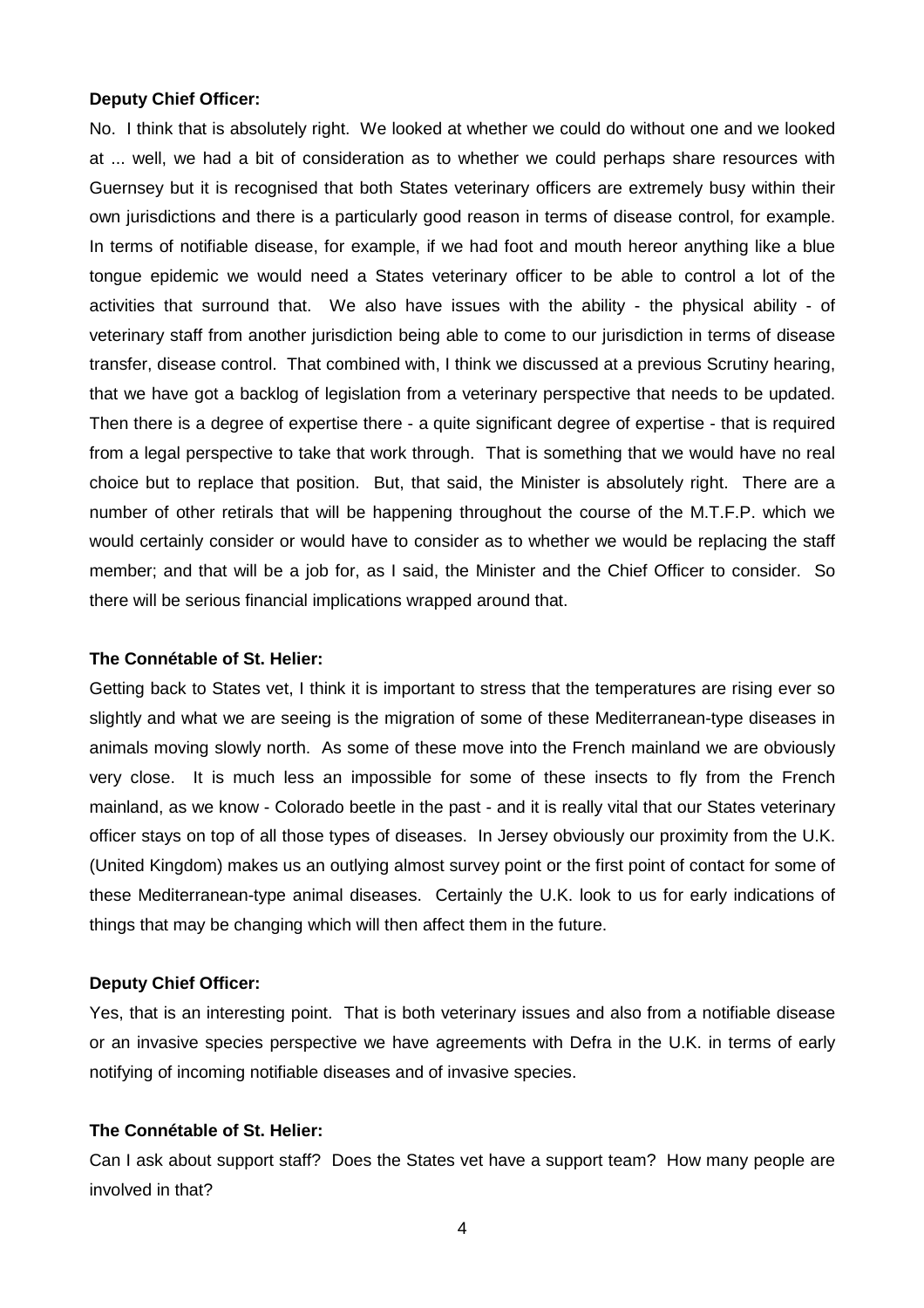#### **Deputy Chief Officer:**

The States vet has a veterinary assistant who is not a vet but is an assistant to the vet. But also has a meat inspection veterinary officer who regulates the abattoir facility which is run by T.T.S. (Transport and Technical Services).

## **The Connétable of St. Helier:**

What about clerical and secretarial?

#### **Deputy Chief Officer:**

No, that is it. We have a degree of administrative assistance in the department, but over the years that has been rationalised quite significantly. So there is no dedicated ...

#### **The Connétable of St. Helier:**

I am just interested in this that you have ruled out sharing a post with Guernsey. I wonder whether because we do so little with Guernsey, we have regulatory funds and we have a Data Protection Officer I think, and that is about it.

#### **Deputy Chief Officer:**

I think the roles are so large within their own jurisdictions that it would be impracticable to share a vet. That is not to say ... we do do work together at the moment. In fact we did work together a couple of weeks ago when we were scoping out the possibilities of using French veterinary labs in place of some of the U.K. ones, with a view to looking towards the M.T.F.P. and seeing whether we could make reductions in our spending pattern. So the relationships that we have there are good. We share expertise; we share knowledge with them. The actual job though I think would be extremely difficult, if not impossible, to share.

#### **The Deputy of St. Mary:**

But given your value to the U.K., you say we are an outpost almost. Is there any possibility of the U.K. making contribution towards ...

#### **Deputy Chief Officer:**

Given the current parlous state of Defra, I think we are in an interesting situation over the course of the election process in the U.K. Colleagues in Defra have indicated that should Labour become the dominant party then they would consider that the Defra role and all that hangs off it may be unchanged. If the Conservatives come in then it might be significantly changed. So they have very serious resource issues as well and have done for a number of years. We have very good links with Defra like most teams within the department. Because we are few people we rely on a lot of outside assistance. A lot of the people have come back to Jersey and into Jersey from the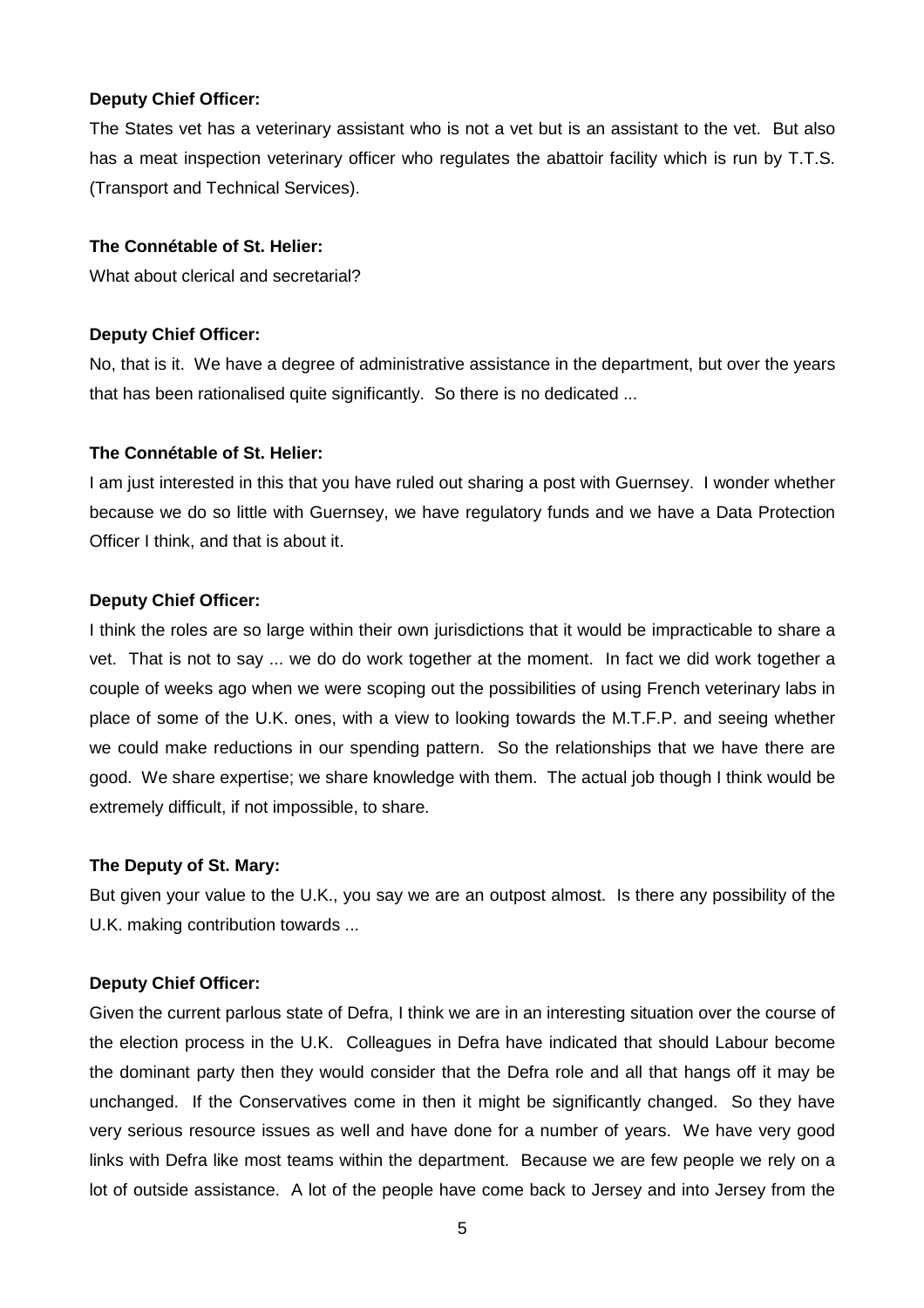U.K. and have got quite significant contacts - very fantastic contacts - in the agencies in the U.K. So we rely on their expertise and rely on their assistance in many instances as well.

## **The Deputy of St. Mary:**

So they give input already, really.

## **The Minister for Planning and Environment:**

If I can say also that I think moving into the future one area where we may be able to make better use of our resources would be to engage even more with Defra. They have obviously vast resource over there. They have a cutting edge with often new technology, new diseases and that type of thing and I think certainly 20 years ago we may have had even more input into Defra, Defra's resources. It may have slipped a little bit, but that is certainly something we will be needing to look at into the future.

## **The Deputy of St. Mary:**

Do Defra charge for their services?

## **Deputy Chief Officer:**

Defra tend to rely on very good working relationships and quid pro quos.

#### **The Deputy of St. Mary:**

Right. So it is quid pro quos or direct change or something.

## **Deputy Chief Officer:**

That is not to say that that will continue in the future, but that is also the situation with ... for example, you know we run a Met Office and we have a quid pro quo agreement with the Met Office as well in many instances. So with major agencies in the U.K. where they are duplicated in Jersey, and necessarily so, we do rely on good working relationship probably more than financial recompense in order to take our work forward.

#### **The Deputy of St. Mary:**

Boarding out to resources generally, given the transfer of functions which is at last going through, will that make any difference to you in any way?

#### **The Minister for Planning and Environment:**

The only very small transfer of functions which affects the department is the legislative part of Fisheries which was transferred to Economic Development in Senator Cohen's ministry, but it has now been decided that it will come back to the Environment Ministry. But apart from that there are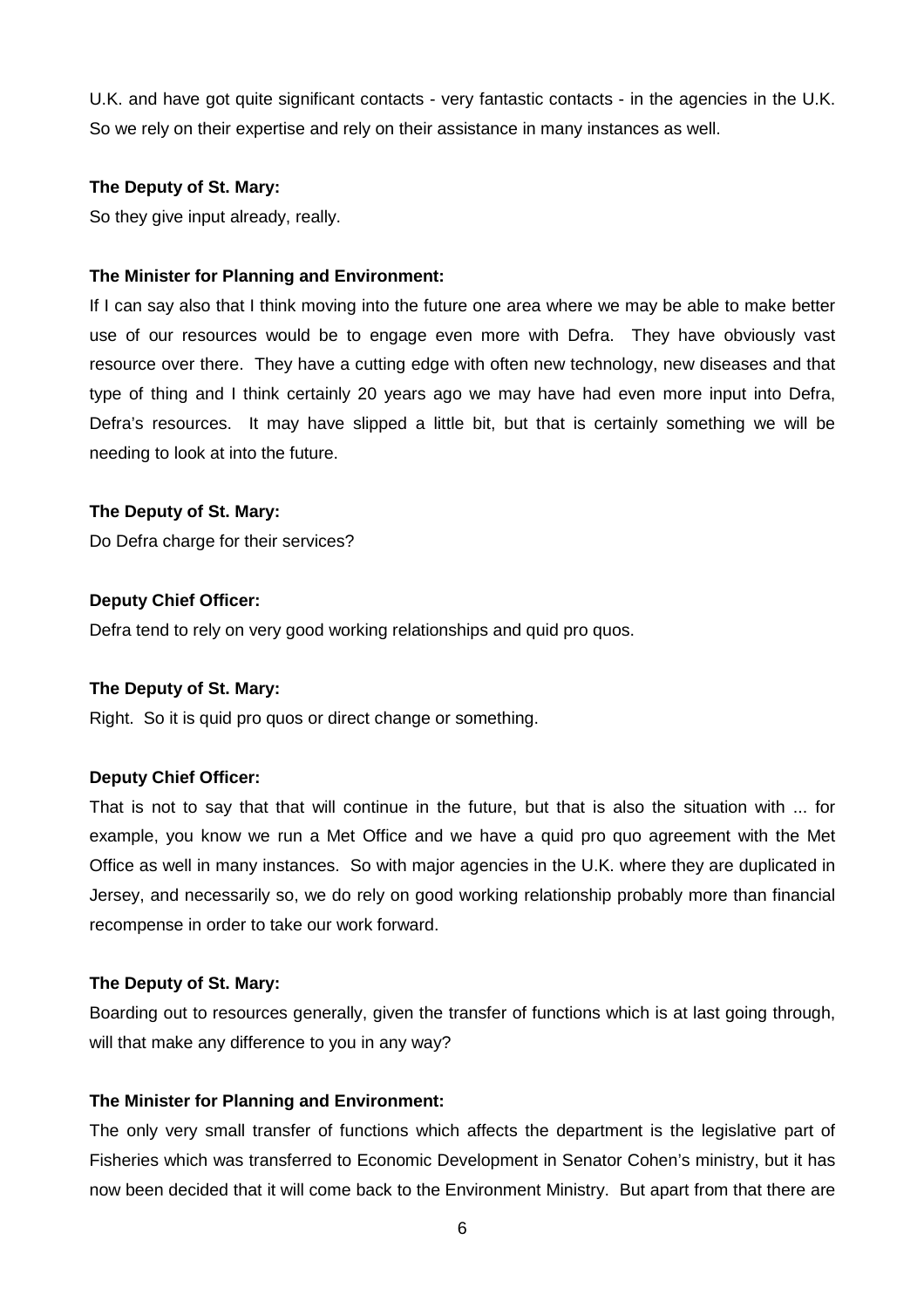no changes for us. My title is going to lose the planning part, so I just become the Minister for the Environment. It will not make any difference to the way I work. But no, these administrative changes will not make a great deal of difference for us at all.

## **Deputy Chief Officer:**

Under its previous home, or its current home, for Marine Resources and the Fisheries' legislation there was no dedicated financial resource allocated. It was work undertaken by our department on behalf of the Minister for Economic Development when it came to regulation of fishing activities.

## **The Deputy of St. Mary:**

So your fishing patrol vessel, for instance, which has always been with you, still is going to be?

## **Deputy Chief Officer:**

Yes. It is still paid by ... and yes, there is no transfer. It is a transfer of function only, not a transfer of any resource.

## **The Deputy of St. Mary:**

In the context of the new Medium-Term Financial Plan, are there any further growth possibilities?

#### **The Minister for Planning and Environment:**

I do not know that I can use the word "growth". Certainly under the new M.T.F.P. the likelihood is that we will have less resources to work with rather than more. In fact, I have to say that is extremely likely. We are going to have to find new ways of working and we are going to have to find ways of working with less money to grant aid to the agricultural community. We have had some initial discussions with them. I have to say that they are quite disappointed, but in the big scheme of things, as I said earlier, with a Government that is looking to try to address the health and education problem, we have as a Government to prioritise where our money is going to go and we have committed to save money where we can. I think what is going to happen is that some of those cuts will have to reflect on the environment and where we grant money to the industry.

#### **Deputy M. Tadier:**

Is there an argument to be said that your department has been the poor cousin in many ways, historically, and that you need more resources not less?

## **The Minister for Planning and Environment:**

Absolutely. We could go back to the 1970s when we had this peculiar relationship agreed with the early E.E.C. (European Economic Community) and it was a commitment given that farmers and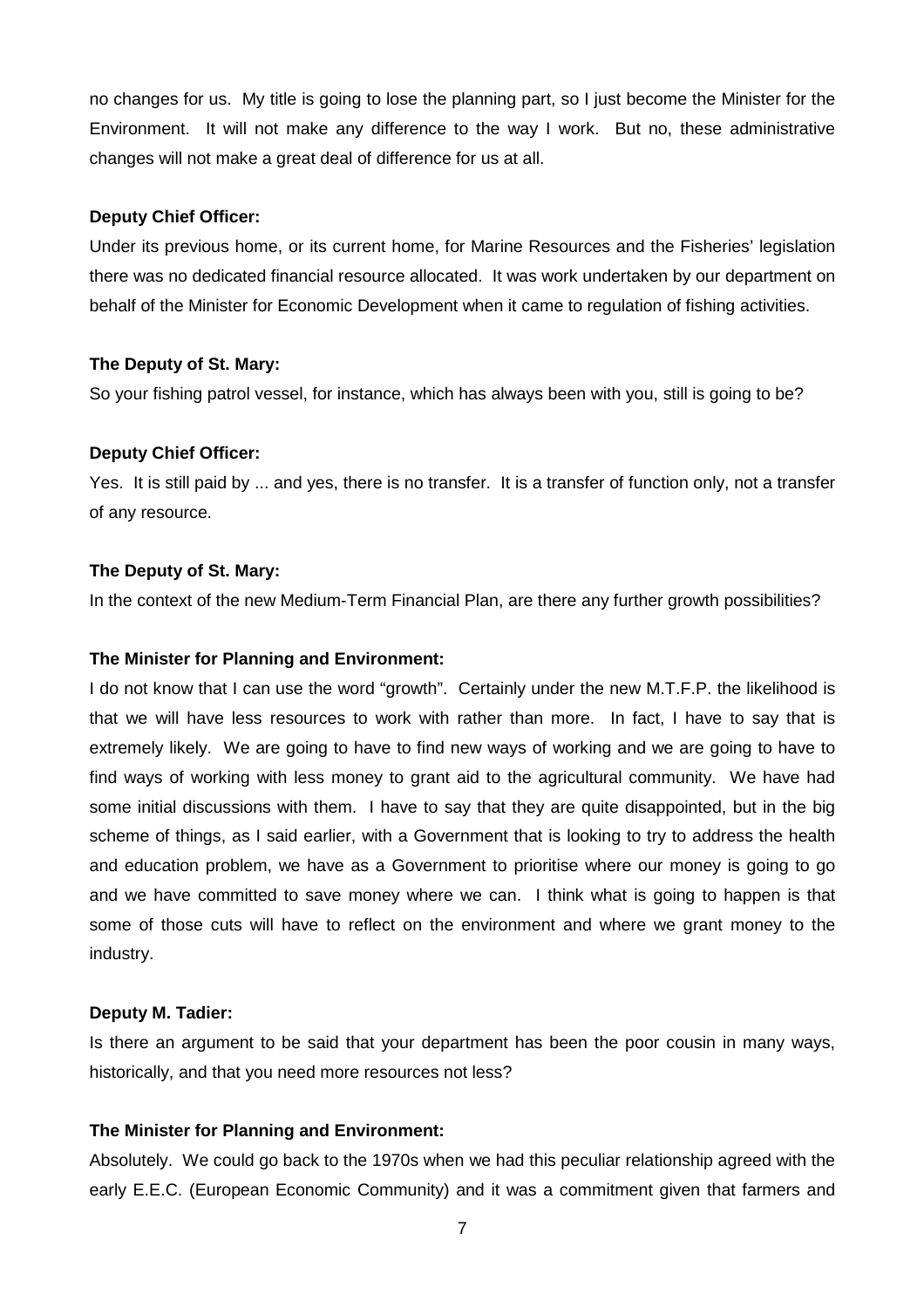fishing and farming would not miss out on the basis that we were not part of the Common Agricultural Policy. Since then you could quite easily argue and quite rightly that the resources put into the environment, into agriculture and fisheries have reduced annually, whereas the C.A.P. (Common Agricultural Policy) and Europe has continued to dominate. I mean I think at the moment it is running at one third of the total expenditure in the E.U. (European Union) goes on the Common Agricultural Policy. That obviously gives farmers and fishermen much greater benefits to those who are in Jersey. I personally always held the view that I thought the C.A.P. might collapse before the Jersey agricultural industry really succumbed to the pressures that the Spanish and the Mediterranean countries put on us for our second crops. But that has not been the case. We have lost a lot of flower growing, we have lost courgette growing, we have lost out to a lot of our competitors on these second crops which were valuable for a number of reasons. You know, they rotated the soil, they gave us more freight to send to the U.K. which has an effect then on harbour dues and things like that, and the effectiveness of the freight companies.

#### [10:45]

There are many, many numbers of reasons why second crops are very good for Jersey, but we cannot continue to grow them. If the farmers cannot make a profit out of it they will not grow it.

#### **Deputy M. Tadier:**

Is it all right if I just follow? Is there a risk though with the short ... I mean, you have signed up to cuts, we know that there are unilateral cuts across the Council of Ministers irrespective of whether some departments are better placed or not to take those cuts. Is there a risk that by looking at this in the short term, in the longer term we are making a false economy? There may be a scenario where there is extra resourcing you need in the short term, for example to bring in an ecocide law, polluter pays laws, which ultimately will save you money and the taxpayer money because we are not paying to clean those things up, but it might need a short term investment. Is there a risk that holistically we might be going down the wrong path?

#### **The Minister for Planning and Environment:**

There is always a risk to everything and I am sure it would be accepted by everybody around the table that the reason St. Helier is in this Strategic Plan is we want to safeguard the countryside. We want to do that because we know it is valuable to the tourist industry; it is also valuable to everybody who lives here. But I have made no secret of the fact that to have a countryside which is vibrant and working and that looks beautiful - as it does - you need a viable agricultural industry. This returning fields to nature does not mean that everything to nature looks wonderful because it does not, as a rule. When you let fields go they come up with weeds and brambles and things like that. They do not look pleasant. So there is a definite risk that if the agriculture industry comes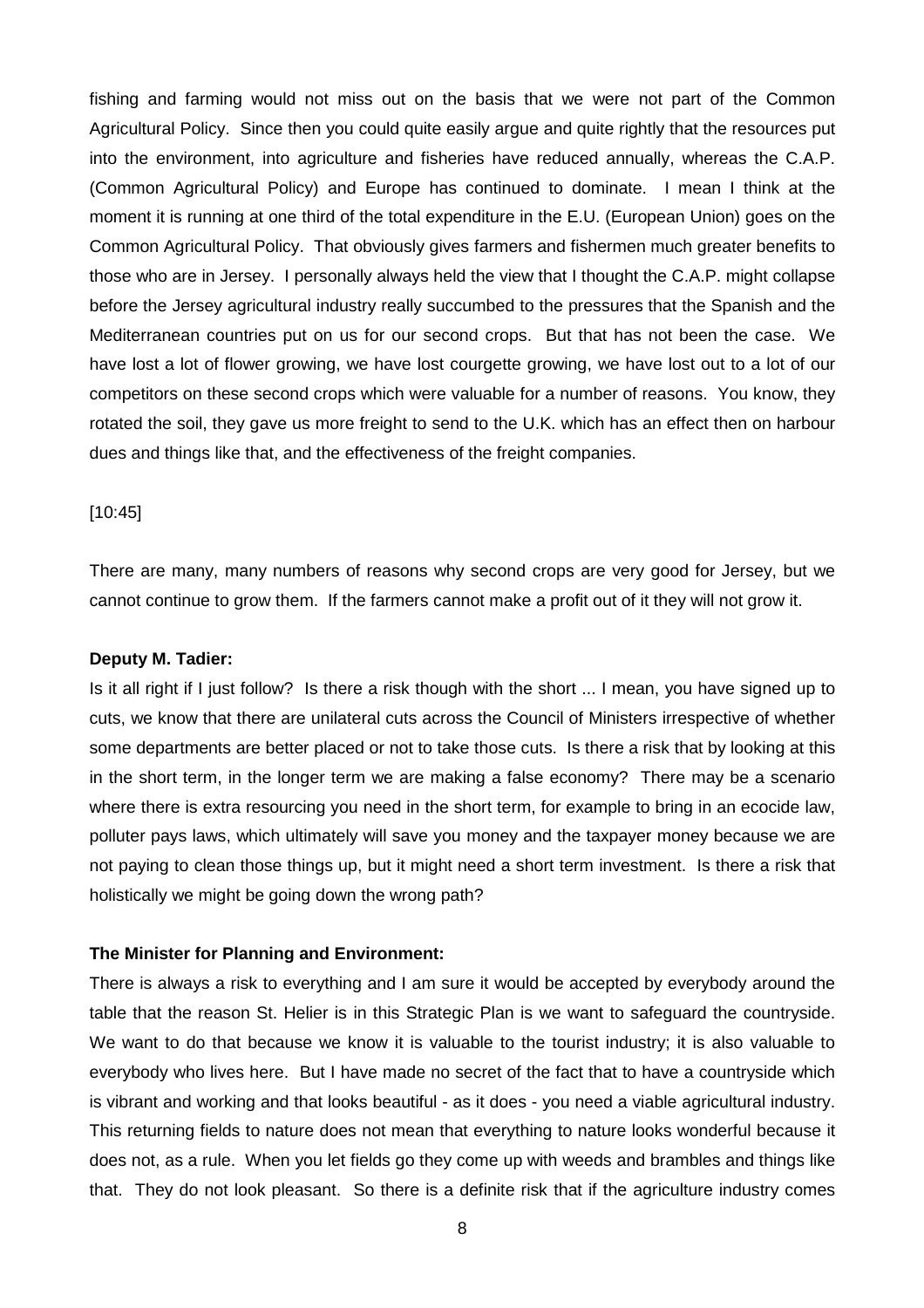out of pocket and cannot make a go of it, the countryside will suffer. Certainly I will be looking to ways to try to keep everything in balance and the less money I have available, the less resource I have available to help the industry to keep the countryside vibrant the more of a challenge it is, because if farmers cannot make money they will stop growing.

#### **The Deputy of St. Mary:**

That brings on the more general question about the rural economy strategies that where we are in the context of funding, I mean ...

## **The Minister for Planning and Environment:**

I will let Willie have something to say in a minute, but certainly up until the point where we got into discussions about finances around the Council of Ministers' table in the new year or just after, the new R.E.S. (Rural Economy Strategy) which is going to come into play on 1st January 2016, there were draft forms of it and certainly they were expecting to have continued amounts of grant aid to put into that strategy. It is quite evident now that we will not have those levels of grant aid that we had previously and the challenge for officers is to go away and come up with a new strategy which allows us still to try to keep the countryside vibrant but without the resources to put in. Until the M.T.F.P. is finalised we will not know, but certainly we have all had to offer up some savings of where we think we can find money. In my department, as I said, through the vacancy situation we have done a few looking at ways we might cut budgets for grants to farmers and we are actively looking at the moment for ways that we might have unfortunately to chop the energy budget.

## **The Deputy of St. Mary:**

So talking about cutting grants, that is not going to affect essential to the soil, water ...

#### **Deputy Chief Officer:**

The grants typically provide an environmental service or are able to provide environmental services to the countryside and I think we suffer, as the Minister has suggested in that the initial drafting of the Rural Economy Strategy was being put together as we discovered what the size of the hole in our economy. So what we need to do now is re-review what we think is viable within the initial drafting of that and consider how we can deliver or which parts of that can still be delivered with no money, which parts can be delivered with less money and which parts can be delivered in different ways with working together better with some of the stake holders across the field. We also of course suffer because funding for the Rural Economy Strategy straddles 2 departments and the significant contributor to Rural Economy Strategy is of course E.D.D. (Economic Development Department) and a much more minor contributor through the contract housing scheme is our own department; so there has to be negotiation between those 2 departments as well to determine what level of spend is going to be available and that has to be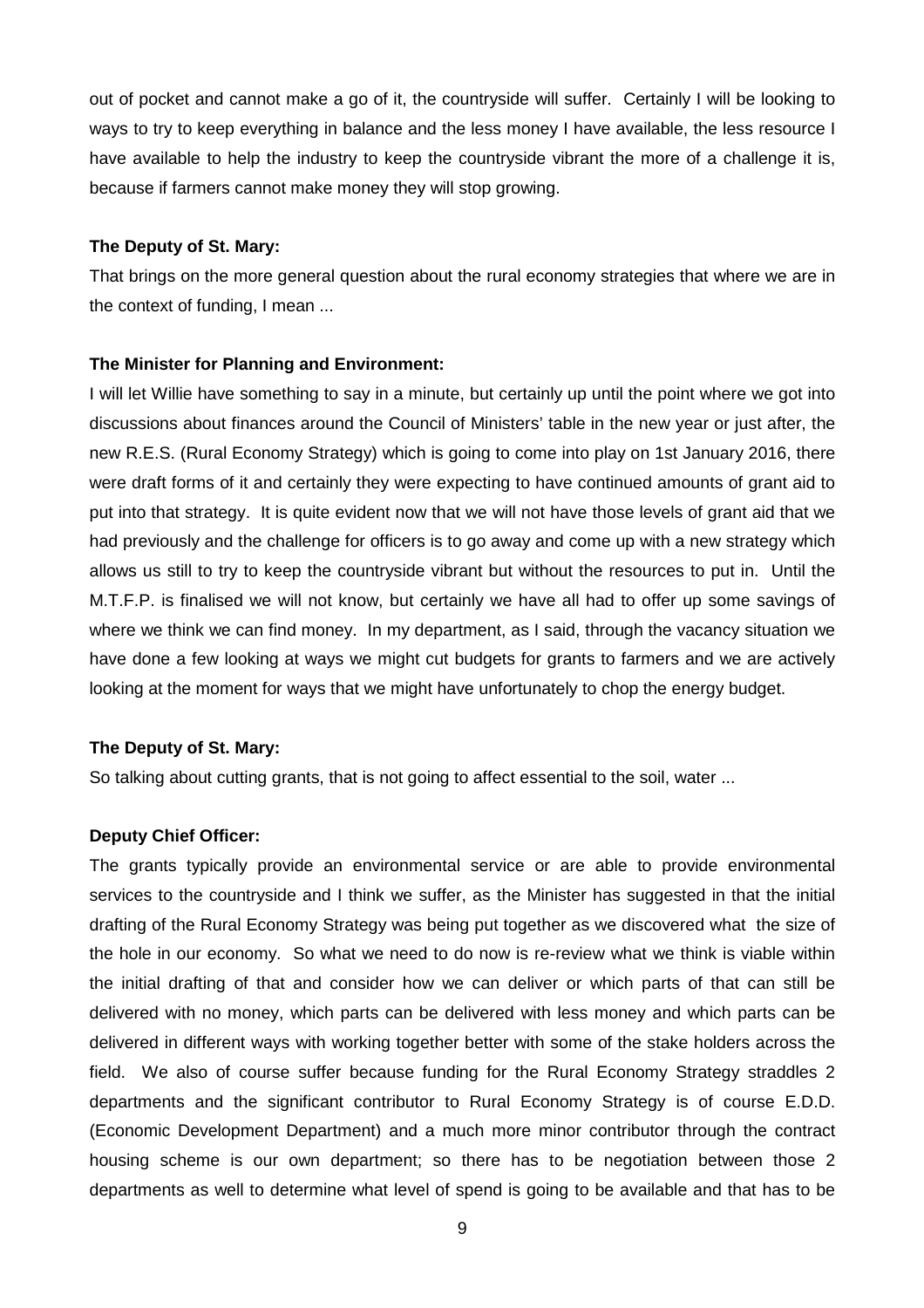brought into the mix. So we will be having to have quite serious conversations with both of the finance providers and the stake holders.

## **The Deputy of St. Mary:**

That is my other question. I appreciate there has to be interaction between yourselves and the Economic Affairs.

## **The Minister for Planning and Environment:**

Certainly the Minister for Economic Development will have to decide how he is going to proportion his budget and which parts of his budget which he is committed to reducing as well; where he is going to make those savings, whether he does that in the digital sector and the finance sector in the money that he gives to the rural economy. He does that in big chunks in 2 separate departments. One is the single area payment which is a grant that goes to every vergée that is under agriculture and there are different views as to what might happen if that grant was to reduce or to disappear, and some people would say that that will reduce the price of rent which in some ways sounds very good. In other ways you can look at it and say that the vast majority of people who own land in Jersey live in Jersey. If their rent was reduced that would reduce their spending power within the local economy. So there may be a good side and a bad side to rents being reduced on the Island.

## **Deputy M. Tadier:**

Can I just ask about the single area payment? That is given irrespective of whether farmers are employing good practice or bad practice; whether they are flooding their fields with nitrates or whether they are using organic methods?

## **The Minister for Planning and Environment:**

The area payments are given to farmers if they are farming; bone fide agriculturalists.

## **Deputy M. Tadier:**

Is there any scope to ... because clearly you are going to have less money and you will need to find new revenue streams, are there any incentives you can put in at source to essentially tax bad behaviour and reward good behaviour at the moment?

## **Deputy Chief Officer:**

I think that is already in place through cross-compliance through the agri environment scheme. It is trying to reward good behaviour.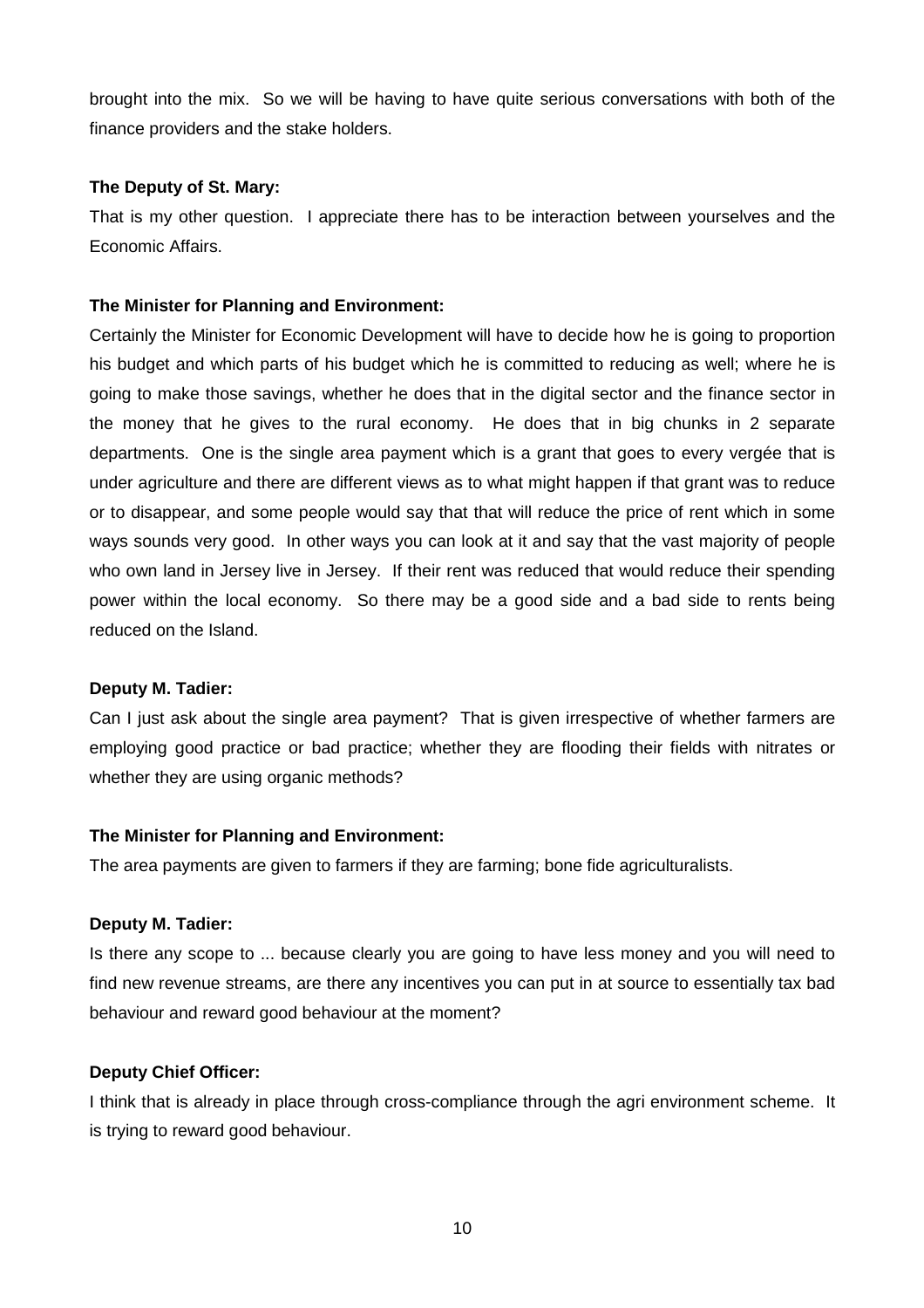## **The Minister for Planning and Environment:**

We have a quite a large number of things now which farmers have to do in order to qualify for the payment. I mean, there is a manure plan, there is a waste plan, there is ... you will have to remind me.

#### **Deputy Chief Officer:**

The wild life corridor, et cetera.

## **The Minister for Planning and Environment:**

I was thinking of slurry around bore holes and in fact the list increases every year of things that farmers need to do in order to qualify for the payment.

## **Deputy M. Tadier:**

Can I particularly focus ... I will not try and dominate this too much, but I think it is quite important is the ... I read your written response to the question about nitrates and polluter pays, and it is clearly a tricky area to go to pinpoint the polluters and to get prosecutions even if that were desirable. Is there another method perhaps to tax the toxins at the point of entry to the Island so that when they are coming in that is the point at which that money will be ring-fenced and that can be used for clean-up purposes? It might act as a disincentive.

## **The Minister for Planning and Environment:**

That would be a way of approaching the subject. Although I think one would have to accept that the vast majority ... there is a big agricultural input into the nitrates' problem. It is not the only input and there are private individuals and obviously garden centres which can sell nitrate-based products to go in your garden. I appreciate that is very small compared to the agricultural industry but there are inputs from other things. Soak aways and septic tanks would be another one. There is a number of different ways that one can approach this. Certainly when it comes to nitrates we have started discussing any number of different ways that we might be able to address the nitrate issue agriculturally. The feeling is that we are getting there slowly anyway. We are not very far away from meeting the targets that we need to. We need a further reduction from the industry, which I feel is quite reasonably capable of doing. I do not think that is a major, major challenge and I am certainly looking to put forward an accord and say this needs to be done. As regards to using the single area payment, yes, there would be a way of doing that, but I think the point I am making is that there may well be the likelihood at some time in the future when the single area payment will disappear because ... again we wait for the Minister for Economic Development. There is an indication that that may be one of the first things that would be under threat when it comes to cutting his budget generally.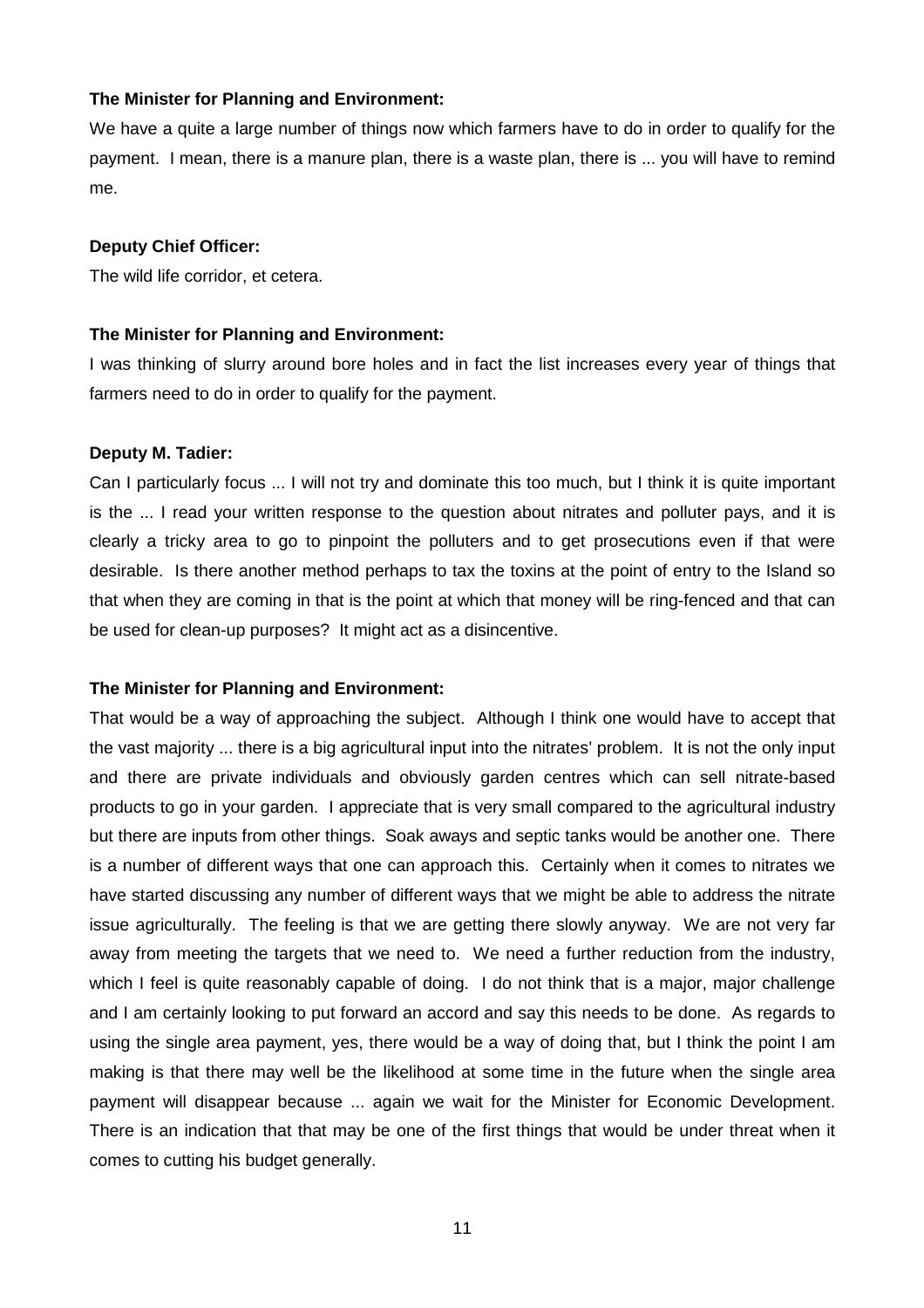#### **Deputy Chief Officer:**

If I can just carry on, which then has a knock-on budget to the thought process around how we fund the agricultural and rural sector. But that then obviously has an effect on ... you know, we are just talking about agricultural and rural issues here. We have another 5 sections of the department that also need funding. So what does that mean for the rest of the department? How do we need to prioritise those funds into the future throughout the M.T.F.P.? There are some big questions to ask coming forward.

#### **The Minister for Planning and Environment:**

Our top scientist in the EMRE Department is working on some really good schemes at the moment to try to identify species of crops that our farming community could take up and use as alternatives to potatoes. It is tricky trying to find alternative crops, but we have to do everything we can to find other ways for farmers to make money out of the countryside. He is also a very important person. We talk about the States vets but I mean that position is also equally important from an agronomy point of view because we need to make sure that plants and trees, wildlife and the fauna ... flora are looked after as well, and they are just as much under threat from new diseases which come as a result of 2 things: one being the potential change in the climate, but the other one is globalisation. It is just so much easier now to buy products from far afield, the other side of the world and have those imported into the Island. We need to be even more wary than we ever have been before about potential for importing diseases to crops and plants. That is why that position is another one which we have to be really careful we do not cut too much of the resource out of that department.

#### **Deputy J.A. Martin:**

Can I just ask, you said the Rural Economy Strategy is being rewritten as we go back to the drawing board. Firstly, who is the lead on that? Is it you or E.D.D.? The second question is how in partnership are you working because is it economic versus environment we are more interested in? How you will protect the environment, with your opening comments about how the rural farming is so important to Jersey, but farmers have to make it pay.

#### **The Minister for Planning and Environment:**

We do have an interesting ... we have a good relationship with Economic Development but it is interesting because if we take ... I will come back to farming in a second, but if I take the fishing industry for example, we have historically given no grant aid to the fishing industry, unlike the farmers. So if the fishermen come to us and have an idea for promoting their product, lobsters or something like that - new initiative - historically we have always said to them: "You need to go and see the Economic Development because what you are trying to do here is develop the economy. It is a job for that Minister. He may find you some money to help with your promotion." We have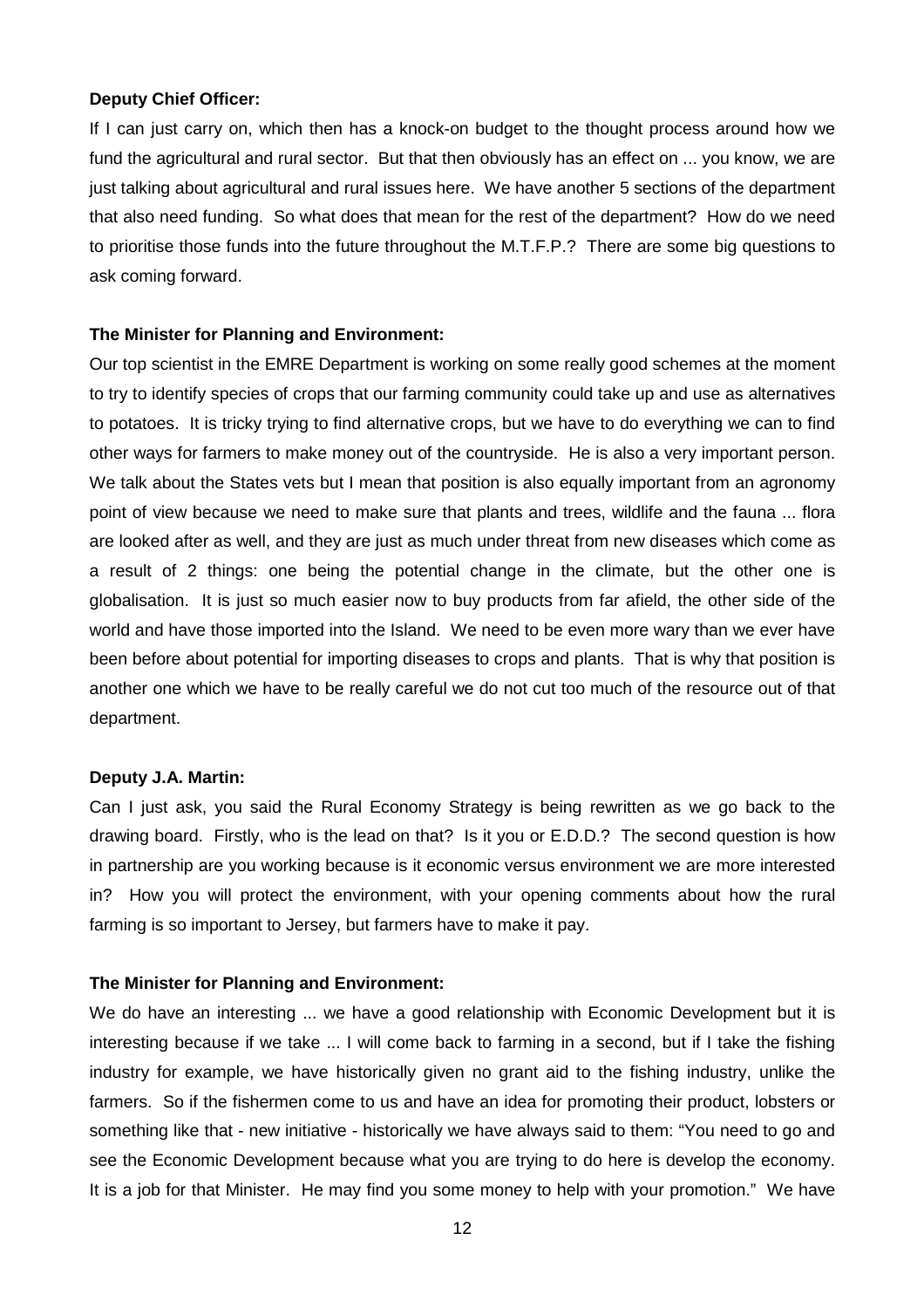this interesting balance in the Environment Department where we have 4 officers who sit inside our department who are funded by E.D. and work very closely with our environment officers. The Minister funds the vast majority of the grant aid that we give to farmers via the R.E.S. Do you want to just go on about how the R.E.S. works between us and E.D.?

#### **Deputy Chief Officer:**

Yes. We have one of our directors who is a director we share between 2 departments; so it is Director for Environmental Management and Rural Economy and he has a very good background in both economics and in environment and agriculture. It is his job to sew the 2 together if you like, development of the rural economy while promoting and protecting the natural environment here. It is a tough job and it is becoming tougher with reduction in finances. I think historically he and his team have been particularly good at cutting their cloth accordingly. I think the question now is: "How much cloth are we able to cut? You know, what is the actual scope of the cloth cutting?" It is a bit up in the air at the minute. So yes, we have a very good relationship. That team, as the Minister says, sits within the wider context of our other professionals who are able to link in and work in a team environment to ensure that the right information is provided to the team who are developing the Rural Economy Strategy.

## **The Deputy of St. Mary:**

Can I clarify? You say fishing can go to the E.D.D. to apply for grants. That means that they are going to go to you to apply for grants now?

## **Deputy Chief Officer:**

Historically we have no funding which is dedicated specifically for the marine industry and never have done. The industry has historically applied to the better nature of Economic Development with a view to trying to find funding for, for example requirements that have been foisted on them by European directives for example, safety requirements et cetera. Historically they have been relatively successfully. I think it will be very interesting to see how that relationship carries on into the future, because I think the question you raise is where do they then go for funds if there is no funding from Economic Development. I think it is a conversation that has to be having at this moment.

#### **The Minister for Planning and Environment:**

Certainly small levels funding we can sometimes find within the department. I mean, I cannot emphasise enough that the total budget for Planning and Environment is only £6 million and we are offering up our reductions just like everybody else is on a percentage basis. But we have a very small budget and I would make no bones about the fact that I feel that we have a tiny budget compared to the effect that we can have on the Island. We are supposed to be looking after the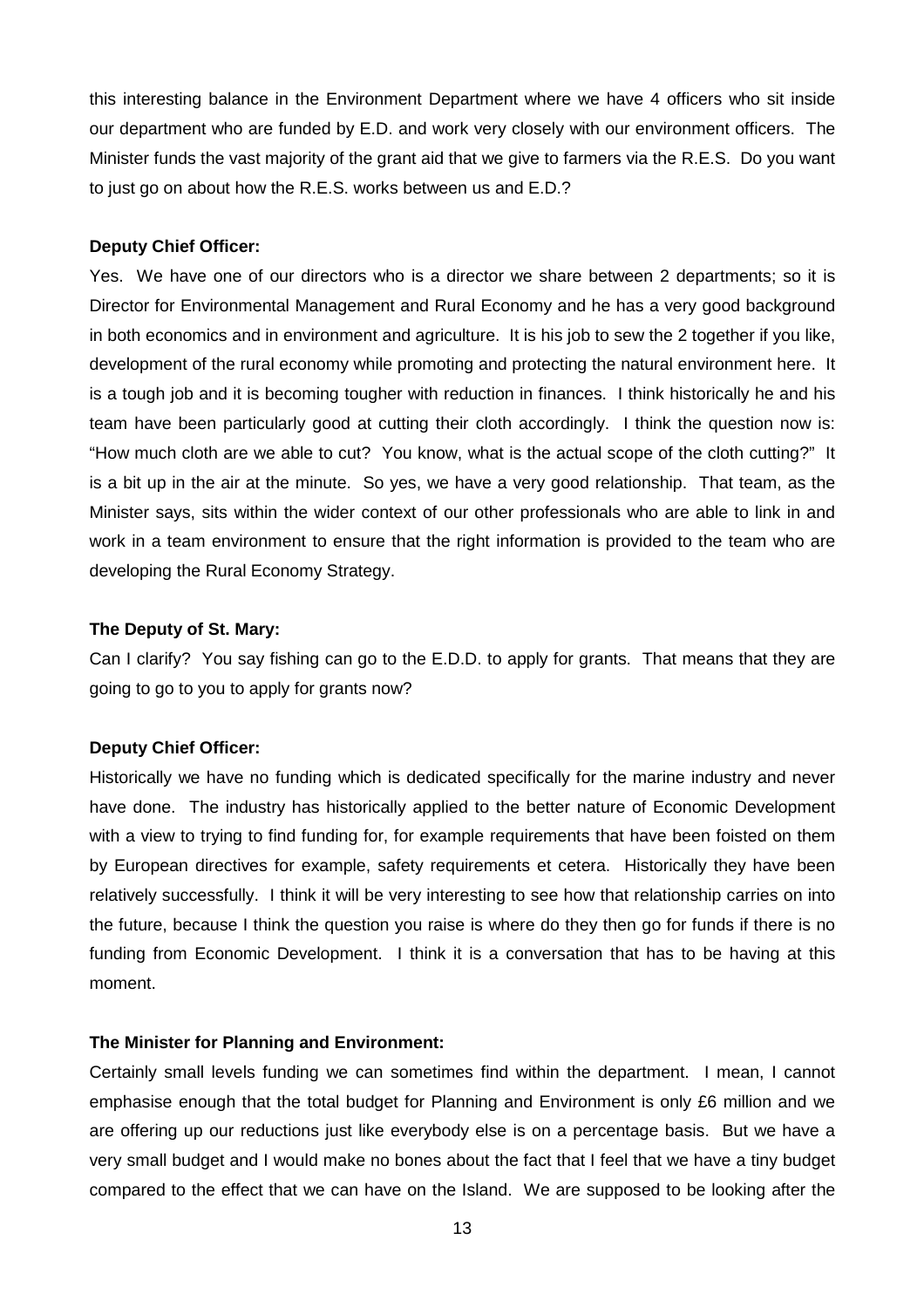environment and yet we are given a fraction of the monies that other departments have in order to do that.

#### **The Deputy of St. Mary:**

Yes, I think the panel appreciate that. All I am really getting at is that fishermen looking at the transfer of functions might be a bit alarmed that they are less likely to get any help.

## **The Minister for Planning and Environment:**

No, I do not think there is any ... the very small transfer legislative function that is transferred from Economic Development to the Environment it going to make no difference to that at all.

## [11:00]

I think the point we are trying to make is that the fishing industry is an industry capable of big plans to promote a particular of their catch, we as a department would have to say to them: "Unless it is only just a very few thousand pounds ..." and they want a large amount of money to promote to the other side of the world, for example ... I mean I will use the example of the oyster industry which at the moment are looking to co-ordinate their marketing much better. They would like to sell into the Americas and to the Far East and to China. They are asking us about how that might be done, and we are having to say: "Look, we are sorry but if you want to go on a big promotion in the Far East you really need to be talking to Economic Development because that is what they do. You need to talk to Jersey Business; you need to talk to those people who are going out there. It is not for the Environment Department per se to start getting involved in promoting a part of the industry for sales business."

#### **The Deputy of St. Mary:**

Some resources ... I mean, I hear what you say. There is no scope for outsourcing, is there?

#### **The Minister for Planning and Environment:**

There is some scope for outsourcing, but I think what we are going to have to do is to look very closely at where we are headed. I think historically we had an Agriculture and Fisheries Department that had quite a lot of budget. It had a large number of people working inside it and a large amount of money to give out in way of grants and all sorts of schemes over the decades. What has happened is that the amount of monies available for grant aid is reduced and it would not surprise me if some time in the not too distant future we find that our budget pays all the staff and the people working within the department but it has nothing left to grant to the industry. I think when that situation arises we will have to have a very interesting discussion with ourselves as to the role of the Environment Department at that point - whether we become literally just regulators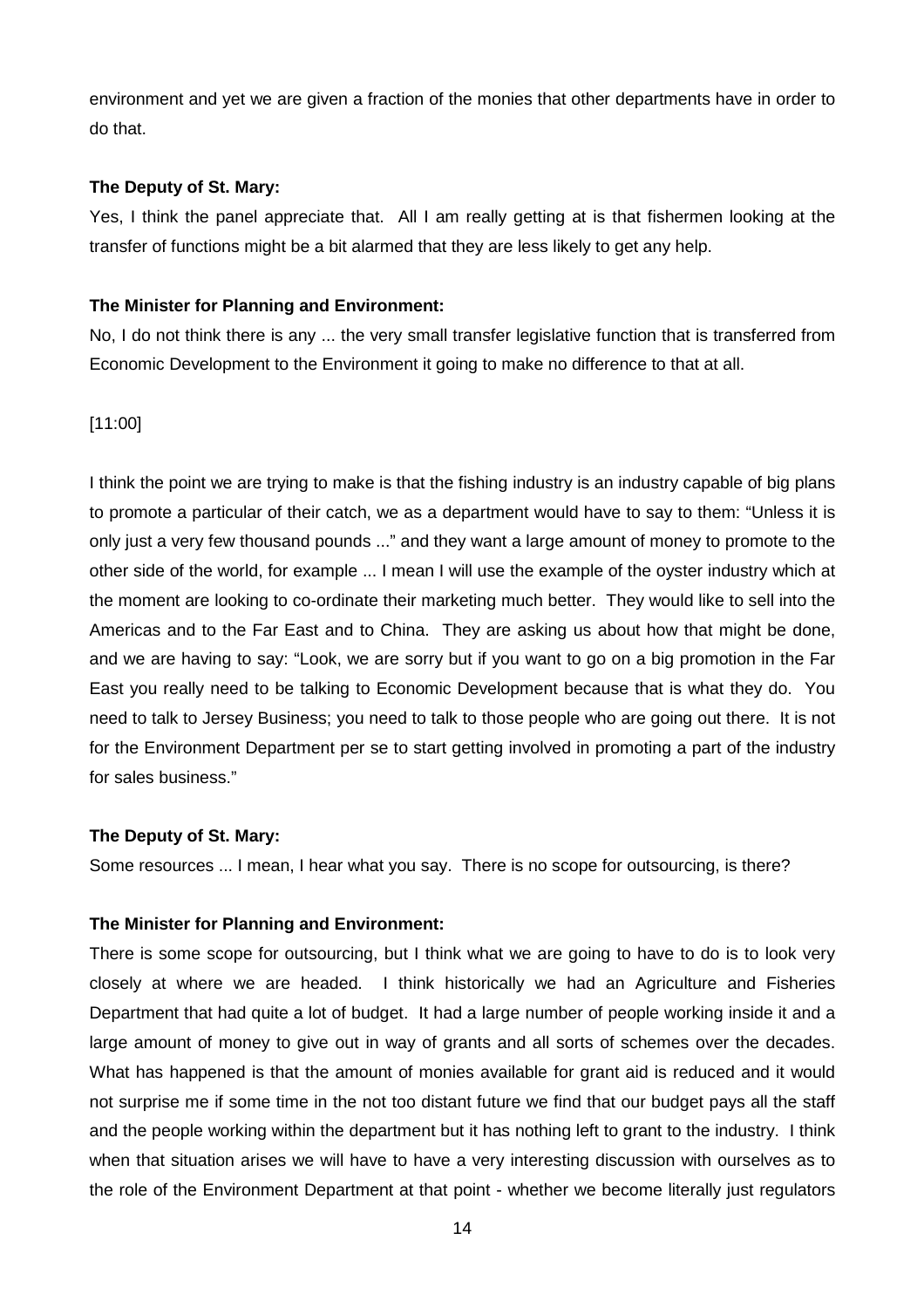and hand over the business side and the development side and all the running side to outside like Jersey Business.

#### **Deputy M. Tadier:**

Can we develop on that? Set our minds on that thought about working with what one might call the third sector? We know that in other departments you have organisations such as the Jersey Community Relations Trust which are partly funded - receive a grant - from the States in order to carry out a certain amount of social policy and other politicians in the past have described it as lobbying, but clearly it is more than that. It is probably slightly pejorative to call it that. But there are environmental groups that we know about in Jersey which have got keen interests who are not paid and is there (1) a way the department could work more closely, and (2) is there a possibility of statutory funding for groups who promote the environment?

## **Deputy Chief Officer:**

If I could perhaps jump in here, I think the answer to the first part of that question is, yes, there is most certainly the ability to work more closely with those third party sectors, and I think we do that quite well already if I perhaps allude to the Marine-resources Panel as an example, which is a Ministerial Advisory Panel which ultimately proposes to the Minister if any change in legislation is required. The benefit of that is that we sit down with a cross-section of marine users including for example Société Jersiaise; and Société Jersiaise particularly are a body that is becoming stronger ????- and offering more to it. So that is just one example perhaps across the board of areas where we already work well with third party sectors but, yes, there is room for improvement and we will seek to do that because of reduction in funding. The reduction in funding, taking on the second point: is there any potential for statutory funding of these bodies? I think the answer at the moment is probably no, insofar as there are limited funds for funding of the government bodies themselves, never mind third party bodies.

## **Deputy M. Tadier:**

In terms of an investor saving did you envisage a way where the third sector could take up some of the workload that the Environment Department might or might not necessarily be able to do?

## **The Minister for Planning and Environment:**

I think, as the Chief Officer says, we already take quite a lot of advice. He mentioned the Marine Panel; we have Dairy Liaison Panel as well. So we have a cross-section of talking to the dairy industry. The same happens to agriculture as well. E.M.R.E. (Environmental Management and Rural Economy) as well is another one where we environmentally get around the table and discuss how we move forward with the rural economy. There is scope for working, but I think at the end of the day what we will need to do is to take advice because we are at the end of the day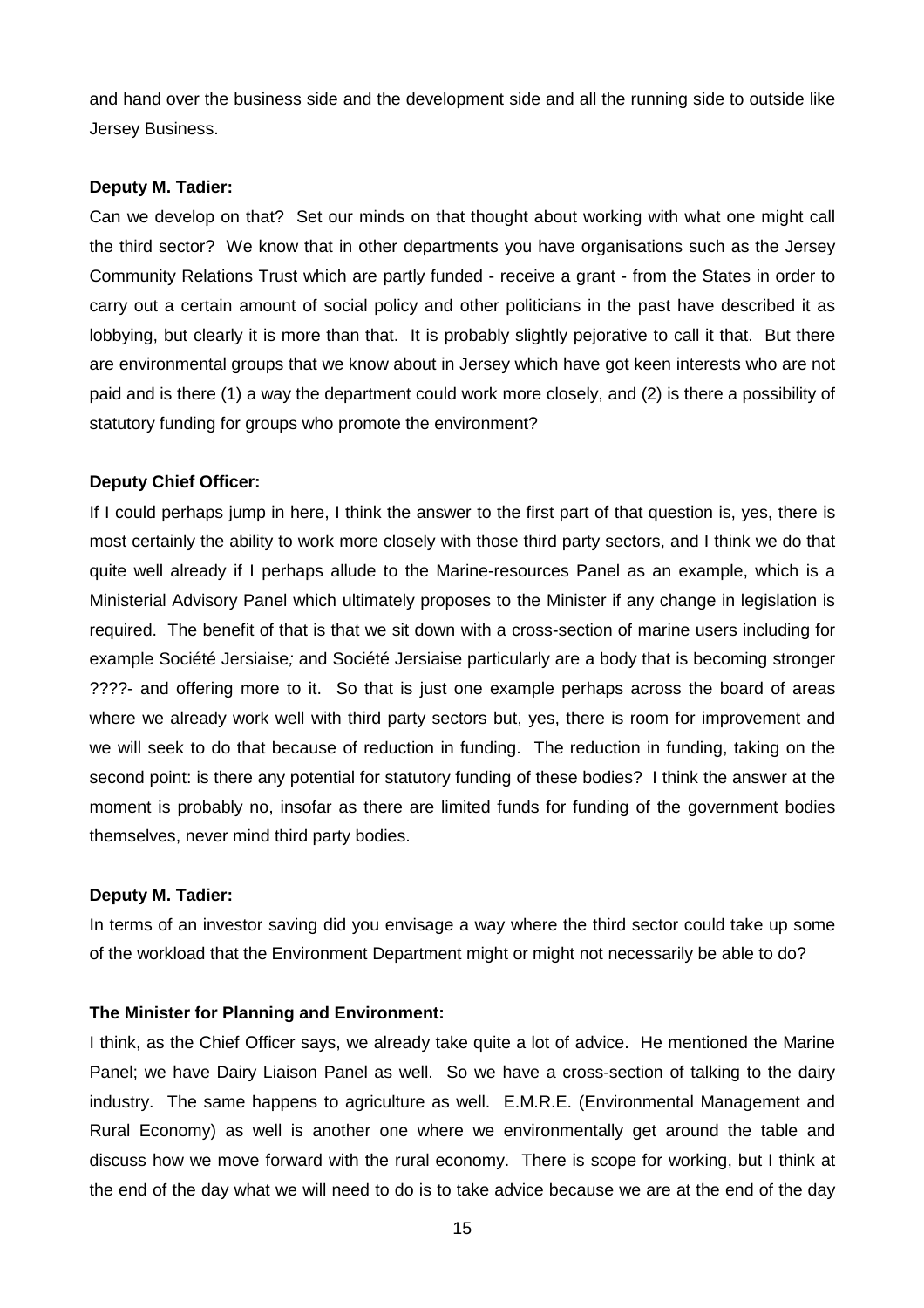regulators and I would just move on to regulation, and I have indicated it might be quite a drastic step that might be needed in the future. But if we could find ourselves in the situation where we are signed up to so many conventions and laws and other responsibilities which we need. We have statutory, we have the E.U. and others. It cannot be beyond the realms of possibility that we may have to look at some of these conventions. Can we continue to afford to do this? I mean, I am not going to quote any particular convention. But it may well be in the future that we say: "We are really struggling for funds here and we are having to do all this work to comply with all these agreements that we have." We may get to the point where we have to charge some of them and say: "Is that really making a difference to our environment?" Is that extra work that we are having to do, taking resource away from something else which could be more important?"

#### **Deputy J.A. Martin:**

That is interesting. But from memory, we do not sign up to any of these conventions on our own. Do we not sign up through the United Kingdom, who is signed up to the E.U.? I do not want to go off topic, but it is a massive statement you have just made.

#### **The Minister for Planning and Environment:**

It is going to be explored, because the last thing we would want or the last thing we would do would be to pull back on something like that, where the U.K. had signed up on our behalf. Because that would put us in hot water, I am sure. Certainly there must be others where we are not obliged and we do it voluntarily.

## **Deputy Chief Officer:**

Very possibly. I think we have signed up to something like 30 M.E.A.s (Multilateral Environmental Agreement) and a review of the requirements is something that would be beneficial to us, in terms of what do we need to do. Why did we sign up to them in the first instance? It is all to do with credibility. It is all to do with how we are seen from abroad and whether we are complying with our, in this instance, environmental liabilities and responsibilities.

#### **The Connétable of St. Helier:**

Can I just come in here? One of the points that I made at the beginning was about the Strategic Plan and the fact the environment had been pushed up the agenda a bit. It does seem strange to me that we are even talking about a possible scenario where we back off certain environmental commitments.

#### **The Minister for Planning and Environment:**

It is not quite the nuclear option, but it is not impossible to conceive that sometime in the future we might find that we have a … was it 30?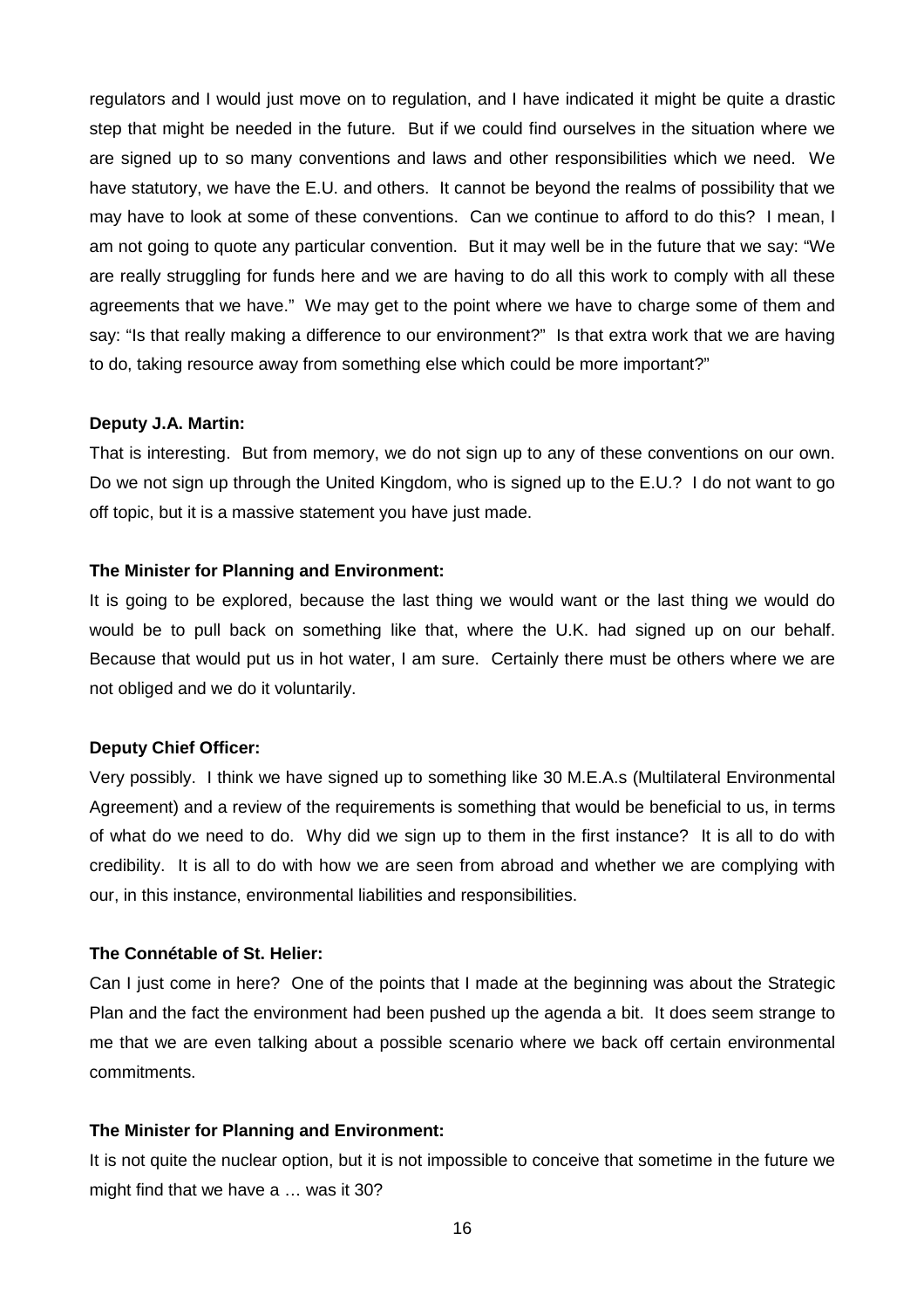#### **Deputy Chief Officer:**

Yes.

## **The Minister for Planning and Environment:**

Yes. We need to look at one or 2 of them …

## **The Connétable of St. Helier:**

Just to pick up the general thrust of the conversation about exacting dips and cuts across the board which are going to affect the small departments, such as yours, far more than they will Health or Education, for example. It does seem to me there is a case for fighting those cuts, particularly now the States are committed to more environmental education, best practice and things like the sort of amendments that we have brought.

## **Deputy M. Tadier:**

What does a 2 per cent cut mean in terms of, let us say, the Chief Minister's Department? 2 per cent for you is presumably maybe 0.1 per cent of the Chief Minister's Department. I am speculating.

## **The Minister for Planning and Environment:**

It is all relative. You can look at the Health Department and say: "What is 2 per cent of the Health Department?" It is an awful lot of money. It is tens of millions of pounds. Then you look at the way the level of health inflation has gone over the last 4 or 5 years when cost of living stayed relatively stable. Health inflation continues to rise.

#### **Deputy M. Tadier:**

We have used the analogy before: if you have a room full of people; you have some fat people, some skinny people, you do not say: "You all have to lose 2 per cent weight, because you are on average 2 per cent overweight." You say: "You have got to do your exercise, reduce your calorie intake and you need to eat a bit more."

## **The Minister for Planning and Environment:**

Well, that is not the analogy I would use looking round the Council of Ministers, **[Laughter]** but I understand where you are coming from when it comes to using that as regards to the departments. Health have particular challenges. There are Ministers that are looking to challenge them to make sure we are spending and getting good value for money. We all know that the population is living longer. They require more in the way of health care. We have a population increase coming now with the above 65s that we can do nothing about. We will have an additional 14,000 who are retired by 2030. They are going to need health care. We know that we have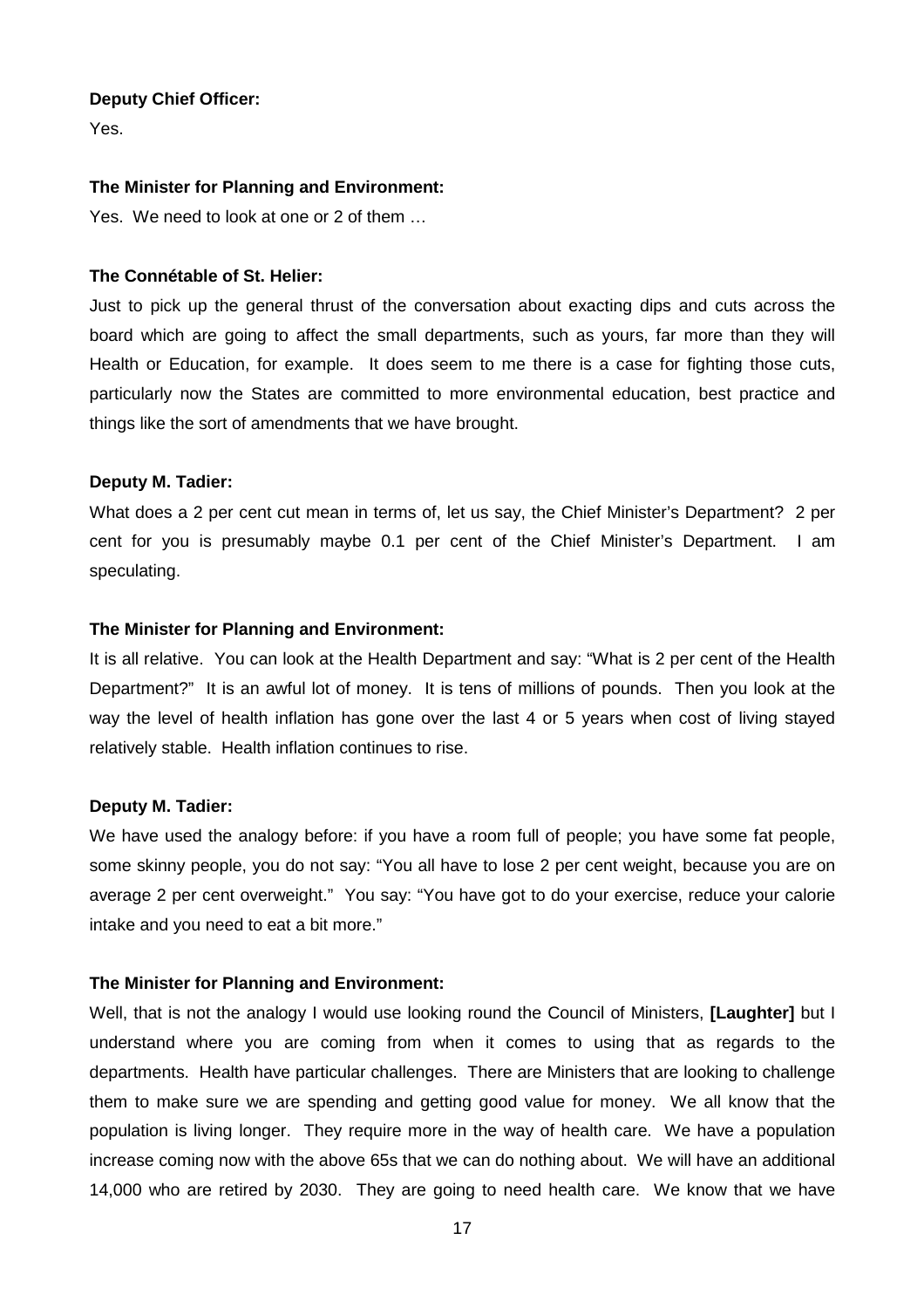these costs coming down the line. The really difficult thing, and I fully appreciate the points you are trying to make in keeping money in the environment, and the challenge is that Health and Education will come back to us and say: "Why should you not be making your tiny little cut compared to the enormous cut that we are making?" Which is an equal percentage across the board.

#### **Deputy M. Tadier:**

Is there a long-term risk? I mentioned it before, if we do not invest in the environment now and if we get ultimately bad quality food, people cannot afford to necessarily buy local organically produced food, they are buying massed produced food from, let us say, one of the big supermarkets of low quality. They are getting fatter in the future. All that has health implications. Could we not find ourselves in a false economy if we are not making the cuts in the right areas?

#### **The Minister for Planning and Environment:**

I think local farmers will hopefully continue to produce local food for local consumption. I have been very strong on that recently, but have not quite crossed that bridge, but hope they are very close to being able continue with the situation we have enjoyed for the last 10 to 20 years with that amount of produce being grown locally. I would like to see even more grown locally. It is interesting, but I do not know that the organic sector will stay where it is. There is only a certain number of people out in the community who can afford to buy organics. Certainly that is an example of where I have managed to find a few extra thousand pounds. I have done it twice now since I have been Minister. The first one was to give a little bit of extra money to the organic sector across the board. The second one was to agree very recently, I signed an M.D. (Ministerial Decision) to agree to pay the registration charges for all the people involved in organics. Because the first money that I gave them it became apparent that there were some organic farms that only grow very small amounts under plastic tunnels who were not qualifying for that. So we are looking to encourage the organics. We are looking to encourage any diversity that we can find inside the countryside, because it is not just all about growing potatoes. We realise that potato growing has become even more of a monoculture as those second crops that I spoke about earlier have fallen away. Diversity is hugely important. Anything we can find to do in the countryside, which one can make a profit out of, is good. We have to look at every option and find ways of doing that.

#### **The Deputy of St. Mary:**

I think the point being made, and we made one on this, your point is that we do not all accept what the Environment Ministry is trying to do, and hopefully with our support is, as a priority, the burden of them should not fall on Environment alone. They do cross into other ministries. For instance, Education, which is in the strategic projects to … why should that not go to the Education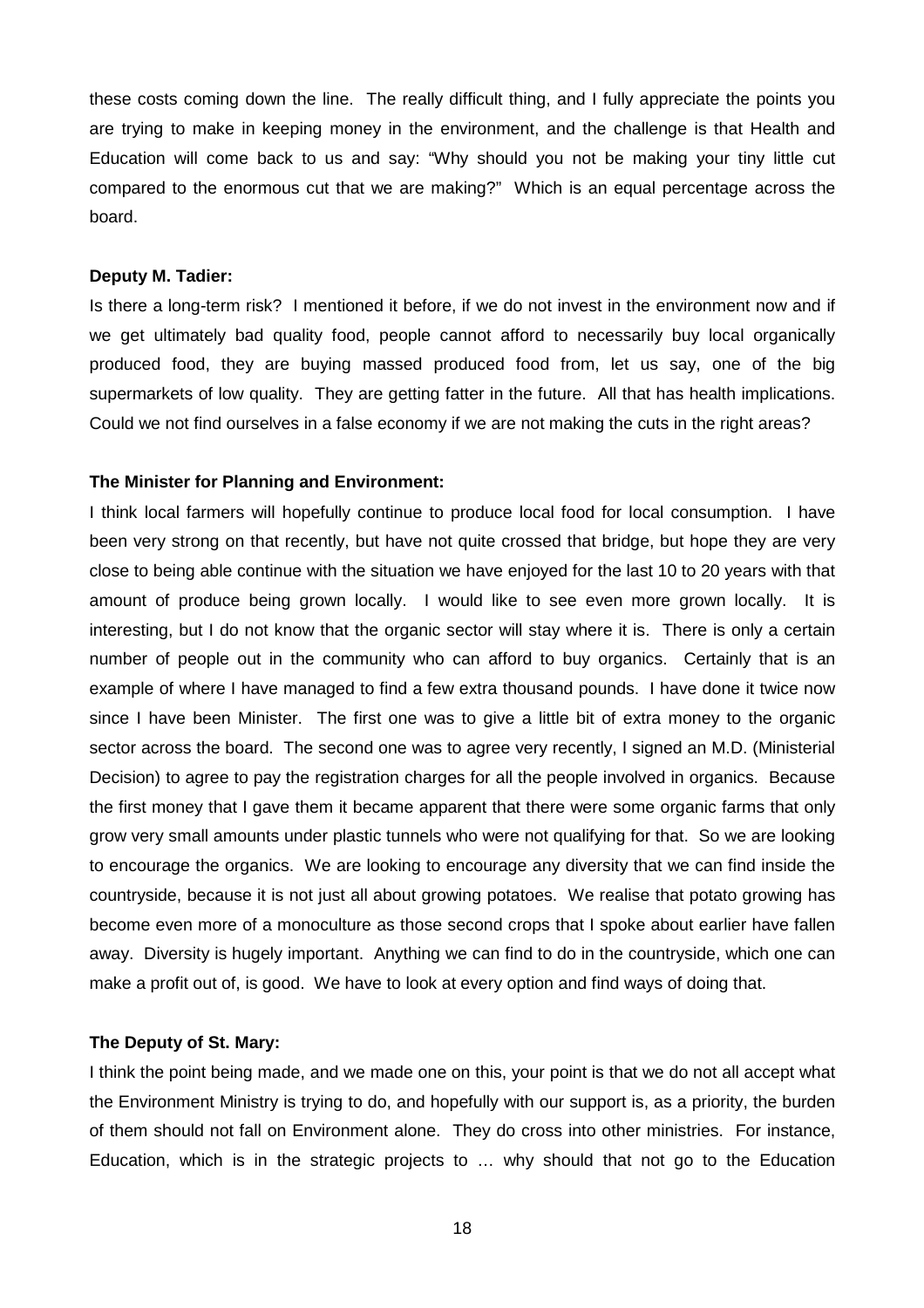Department. There must be lots of other examples. That is what we are hoping you are going to be fighting for. I am sure you are.

#### **The Minister for Planning and Environment:**

There will be. As I said right at the beginning. I am very grateful for the extra initiatives and emphasis that the panel has managed to get into the Strategic Plan. That then allows me to sit down at the Council of Ministers' table and bash the table even harder for the environment. Be under no illusions that I am not quite a lone voice. Every Minister is fighting his own corner and we need to come to conclusions and it is really tricky when you are faced with health and education issues to find an agreement around the table that says you need a scanner or you need a particular part of the education system to help our children to do better in life …

## **The Connétable of St. Helier:**

Can I suggest that what we have as we approach the M.T.F.P. that Scrutiny works with you before you agree any cuts? We do not want to be in a position where we bring amendments to the M.T.F.P. to try and increase your budget and you do not accept … we need to work with you on that. It certainly has happened in the past where Scrutiny has tried to get more money for a particular function and the Minister concerned has said: "I do not want it, because I am being a team player." So, we do need to …

#### **Deputy M. Tadier:**

There is an issue, is there not? Even if you individually would like our amendments to be you are bound by collective responsibility.

#### **Deputy J.A. Martin:**

That adds on to every amendment we brought. I understand it was not lip service, but every amendment we brought was accepted by the Council of Ministers. So, it is quite alarming to hear you say you are going to be not a lone voice, but you are going to have to be banging the table. All the amendments were accepted without a fight.

#### **The Minister for Planning and Environment:**

The reason for that was that there was nobody around the table who could find a reason to disagree with you, because they were all good. **[Laughter]** I was delighted. Other Ministers may have been less delighted, but they could not argue against them, because they were all brought with the best of intentions or for very good reasons.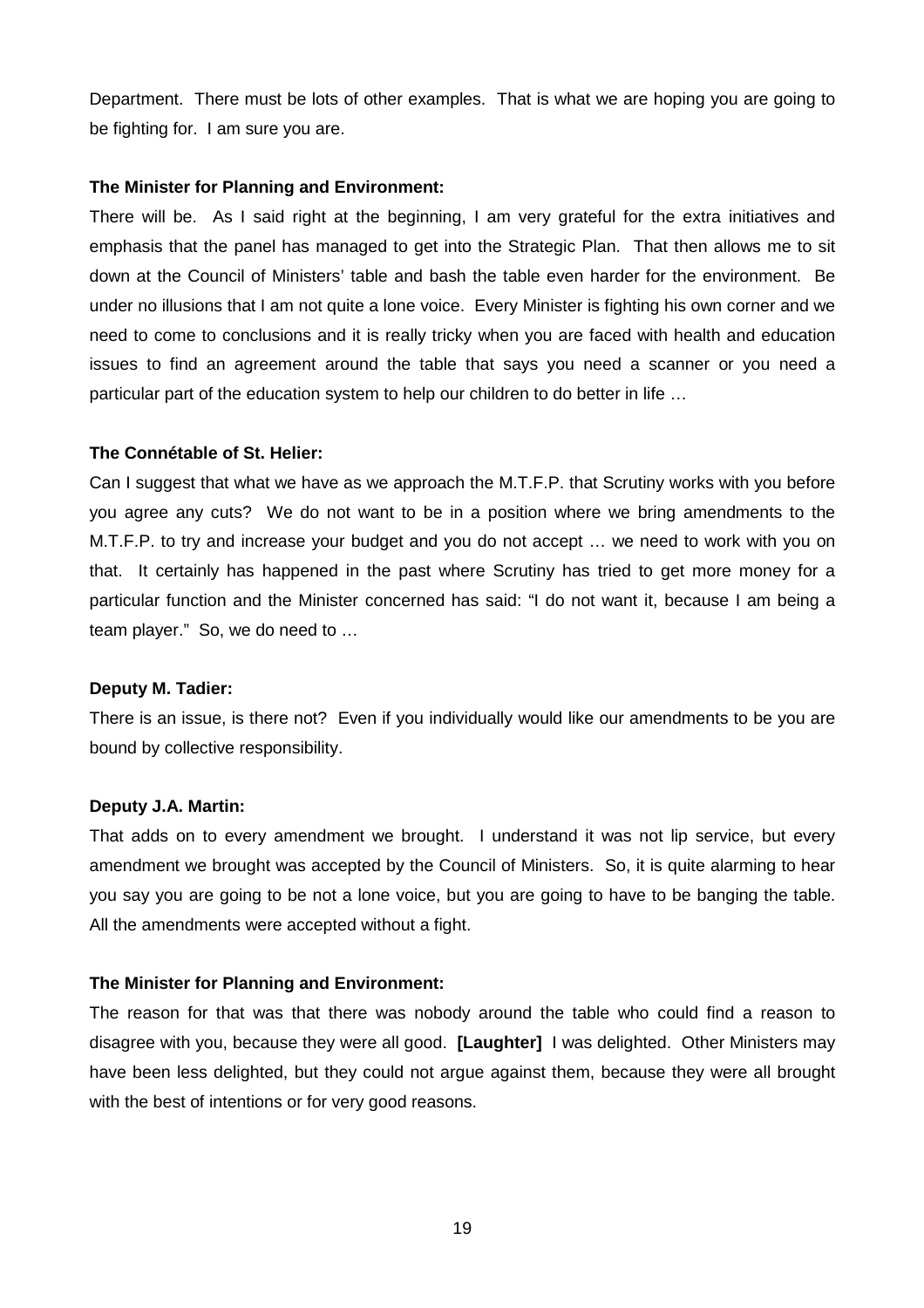## **The Connétable of St. Helier:**

Together, what I am hoping we can do, is just as the position of St. Helier is going to require funding and the Council of Ministers cannot have strategic priorities without putting money into it, so we are going to be coming to the Council of Ministers hopefully together to say that you cannot simply agree with these environmental priorities and then expect the same kind of funding cuts to go forward. I would simply ask that we are able to work with you so that at least we have a slightly stronger case if you feel that you have to go against the Council of Ministers on certain issues. We are particularly struck by the presentation by the Environment Department, which we had right at the start, which made it clear that with the increasing population pressure on the Island then we cannot simply cut environmental resources, because we are going to get degradation of soil, water and air. This is the time when we need to make sure we maintain the department who are promoting that.

## **Deputy J.A. Martin:**

As you say, you are talking about looking into the future; it was that presentation that looked us into the future. To have any decent environment across the board, agriculture, water, needs to be planned today and budgeted for, because we do not want to find -- and we are with you on that, Steve.

[11:15]

## **The Minister for Planning and Environment:**

Yes. I cannot stress enough the value of the uncalculated agricultural industry to the Island. I take one very small example, one of the peculiar laws that we have in Jersey is around branchage. I think it has been calculated if the State had to pick up the cost of cutting the hedges twice a year it would be millions and millions and millions of pounds.

## **Deputy J.A. Martin:**

Yes.

## **The Minister for Planning and Environment:**

That is an input that we get back from the ministry, but it is much bigger than that. Because without a profitable agricultural industry we do not have the brown cows and greenfields, we do not have plots being grown and hedges being cut and the countryside looking good and doing what it should do. We cannot lose that focus.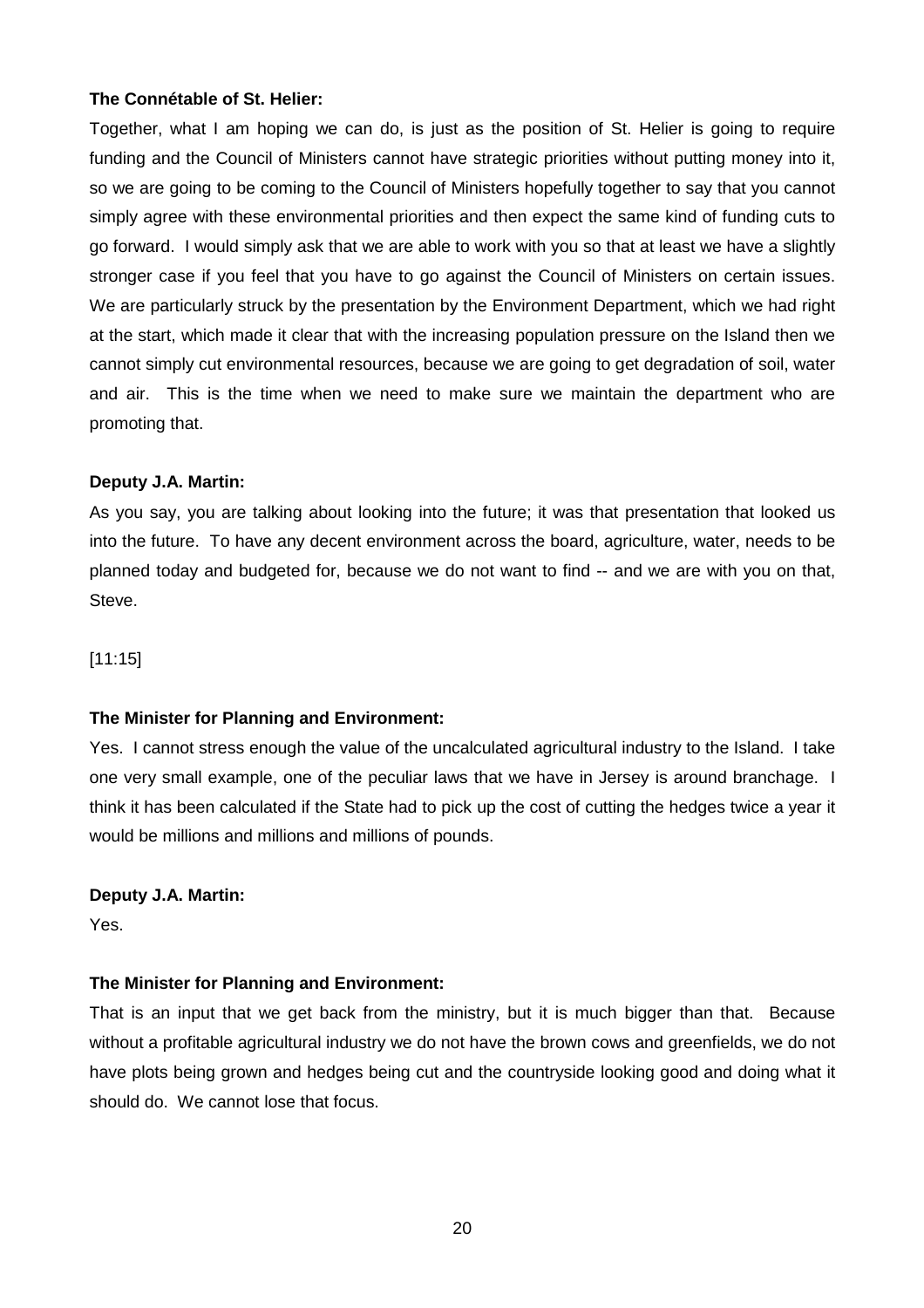#### **The Deputy of St. Mary:**

We have almost run out of the topic, but if we are not getting the necessary financial support from Government, as such, is there scope for rendering charges/fees of your own for services?

#### **Deputy Chief Officer:**

It is fair to say that we are in a situation at the moment that everything is on the table. We obviously have to look at where our areas of potential cuts are. I think we have a vague idea or a pretty good idea really going forward through the M.T.F.P. what that could be. It very much depends on what will be required of us. Yes, of course, increased revenue streams would be thought about. Polluter pays principles is are always at the head of our thought process, being a regulator particularly. It is whether the Island will stand that. Yes, the cost that we administer, for example, for applications for waste management facilities, discharge consents, agriculture concessions, fishing licences, recreational fishing licences and obviously planning applications as well, we have a broad panoply of subject matter that we could consider in terms of increased charging. It just depends on whether we can bring it in and whether it will make a difference.

#### **The Minister for Planning and Environment:**

Certainly my intention is to work as closely as I can with the industry. I have already done that. I will continue to do that into the future. It is very much the way Montfort was saying earlier about trying to be fair to Environment around the Council of Ministers where you have Education, Home Affairs and all the others. I think certainly inside our Environment Department we have an industry that wants to realise that they are being treated fairly when it comes to the way of the cuts. I think agriculture is still a responsible community from that point of view and provided they feel that they are being treated fairly I am sure they will respond and will want to continue to work with them. My challenge is going to be able to show the industry that, yes, we are going to have to make cuts there, but they are not being cut indiscriminately compared to other parts of the environmental budget or other parts of Island strategy, for that matter. I think if one is fairly open with people and you explain why things are happening and they understand then we hopefully can go a long way down that road. It is going to be a challenge, because if farmers feel they are having their grants cut and still see other activities happening around the Island which they think are not so valuable, it is going to be down to us to make sure we prioritise everything, so the monies that we do spend are on the things that we really need to be spent on.

#### **The Connétable of St. Helier:**

Okay. If we could move on to planning policy, Kevin, and perhaps we are starting off by referring to your Chamber of Commerce. I was not there, but I gather you were talking about a tall office building as being a possibility. What kind of policy obstacles are there? There was an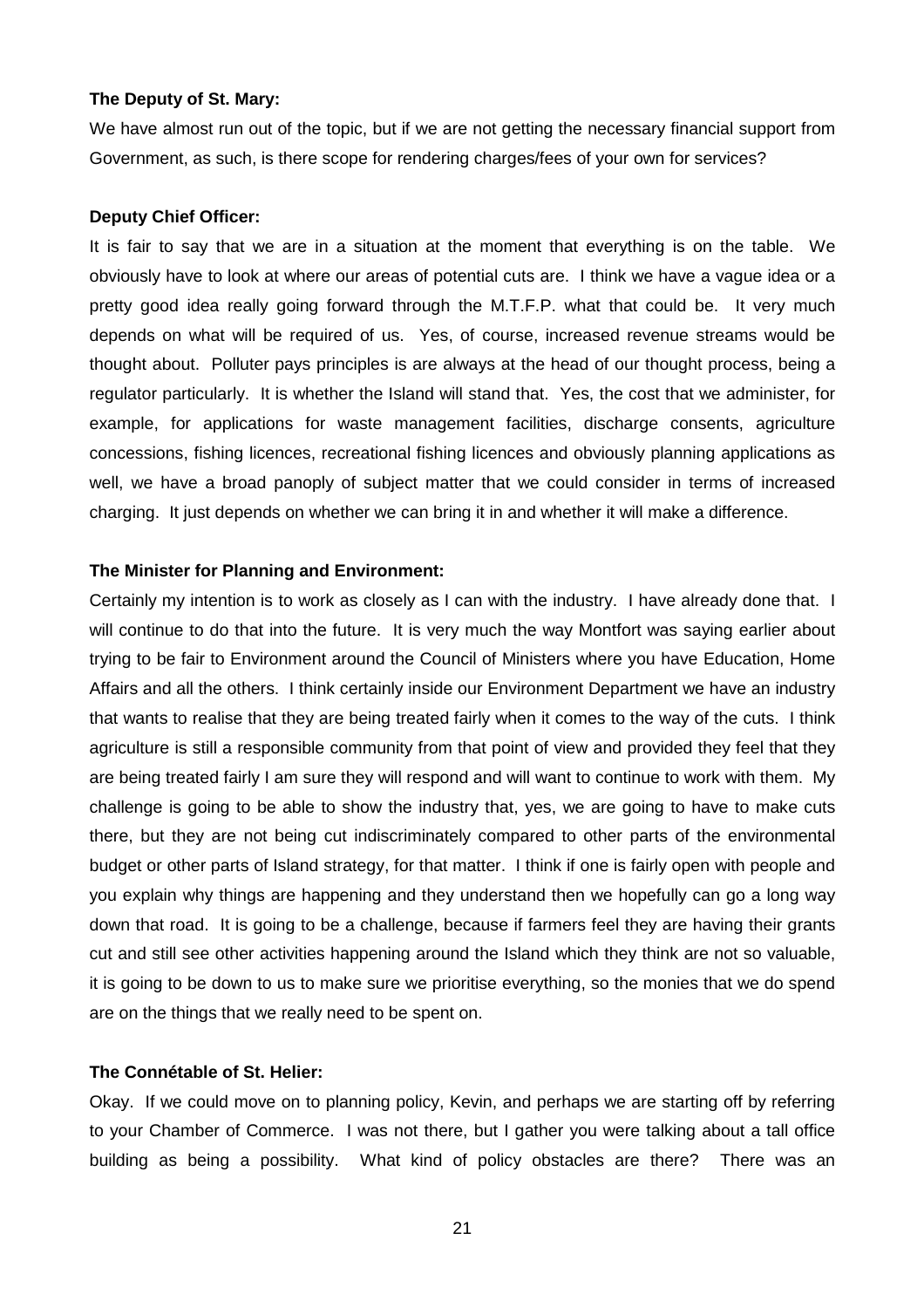amendment by a former Deputy limiting building supply and storeys. What is your understanding of that?

## **The Minister for Planning and Environment:**

Maybe Kevin could give us the chapter and verse on the policy.

## **Director of Planning Policy and Historic Environment:**

Yes, as the Constable said, when the Island Plan was debated back in 2011 Deputy de Sousa bought an amendment to the Island Plan in relation to the tall buildings policy. I think what that did was that the policy does not necessarily preclude tall buildings. It just sets some criteria against which tall buildings should be assessed. If buildings come forward of exceptional height then they should be tested against the criteria in that policy. Deputy De Sousa's amendment sought to ensure that tall buildings were not out of scale with their neighbours in the immediate vicinity. The Minister subsequently published some guidance in 2013 which looked at the definition of immediate vicinity and used some of the work that we undertook in relation to defining character areas in St. Helier. So, we have 10 character areas in St. Helier. The definition of "immediate vicinity" relates to a character area rather than a building that sits next door. So, there is a policy framework against which applications for tall buildings can be considered, as set out in the Island Plan and in that Supplementary Planning Guidance. So, any proposals that came forward could be assessed on that basis. The essential thrust of the policy is that tall buildings, if they do come forward, should be in relative scale to the existing character and scale of development that we have in town already.

## **The Connétable of St. Helier:**

The Minister's comment was about a stand-out building. To have a stand-out building it cannot simply be a storey higher than the neighbours, a stand-out building is going to be significantly higher than those. I am not saying I am opposed to that, but how can you achieve any kind of tall building of that sort while this policy is in place?

## **Director of Planning Policy and Historic Environment:**

Clearly the law is that the Island Plan is setting the framework against which decisions should be taken. The policy is trying to set out some criteria against which if something comes forward and is exceptional in its height it should be assessed against. Clearly the Minister or the decisionmaker has an ability to approve something contrary to the Island Plan policy if they feel there is sufficient justification to do so. But, they need to set out what that justification is. I think the policy gives them the tools to be able to do that if it is exceptionally good, in terms of the quality of the design.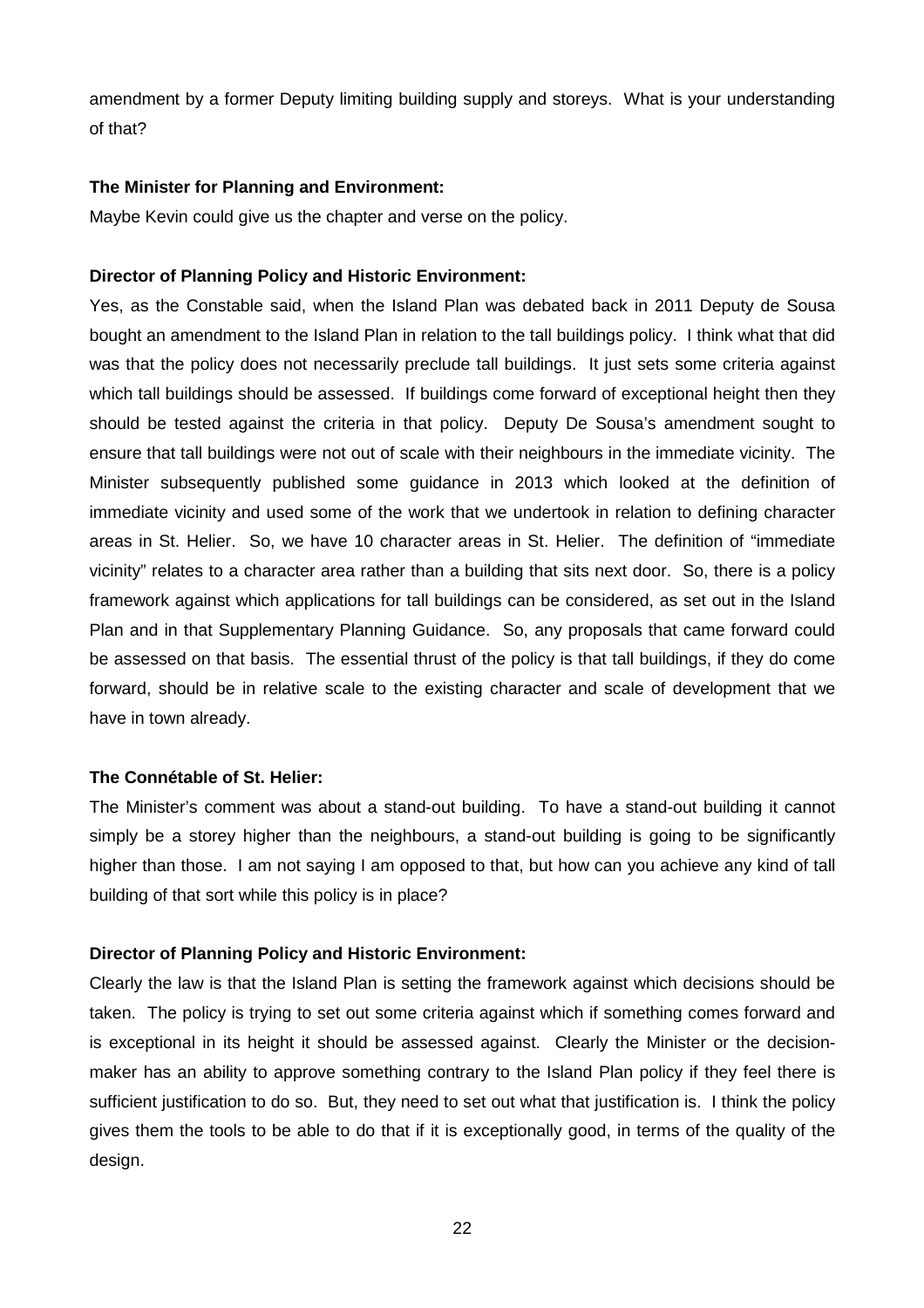## **The Connétable of St. Helier:**

So, it might be aesthetic, it might look fantastic, I think you talked about: everyone can look at it and say: "We did that and it is good," so a building that would …

## **The Minister for Planning and Environment:**

Yes, the intention was quite deliberate. I wanted to get the subject out there in the public arena for some discussion and quite rightly it has received discussion from both sides of the fence. I am quite firm in my belief that I would like something which we can all be proud of, which we can take pride in. I was just scribbling while Kevin was talking there, I know they are major cities, but you think about the statue in Rio, you think of Paris, you think of London, Sydney, New York, but then you think of other places like Portsmouth with the tower there or you think of the Angel of the North and you can think of other smaller pieces of architecture is probably the best way to say it. The word "stand-out" is probably the highlight word. It does not necessarily need to be high, although I am sure height would have something to do with it.

## **Deputy M. Tadier:**

Can I just interject? Was Deputy De Sousa's amendment passed?

## **Director of Planning Policy and Historic Environment:**

Yes, it was adopted by the States.

#### **Deputy M. Tadier:**

The bit it seemed to add was that development which exceeds the height of buildings in the immediate vicinity will not be approved.

## **Director of Planning Policy and Historic Environment:**

That is right.

## **Deputy M. Tadier:**

That is fairly tight, is it not, insofar as …

## **The Connétable of St. Helier:**

Except we have departures from the Island Plan. Not regularly, but from time to time they happen.

#### **The Minister for Planning and Environment:**

Yes. I made the statement in the full knowledge that the Island Plan may well have to be amended. What I wanted to do was to put out there in the public arena the possibility of some private development, which of course it would have to be. This is not going to be a States funded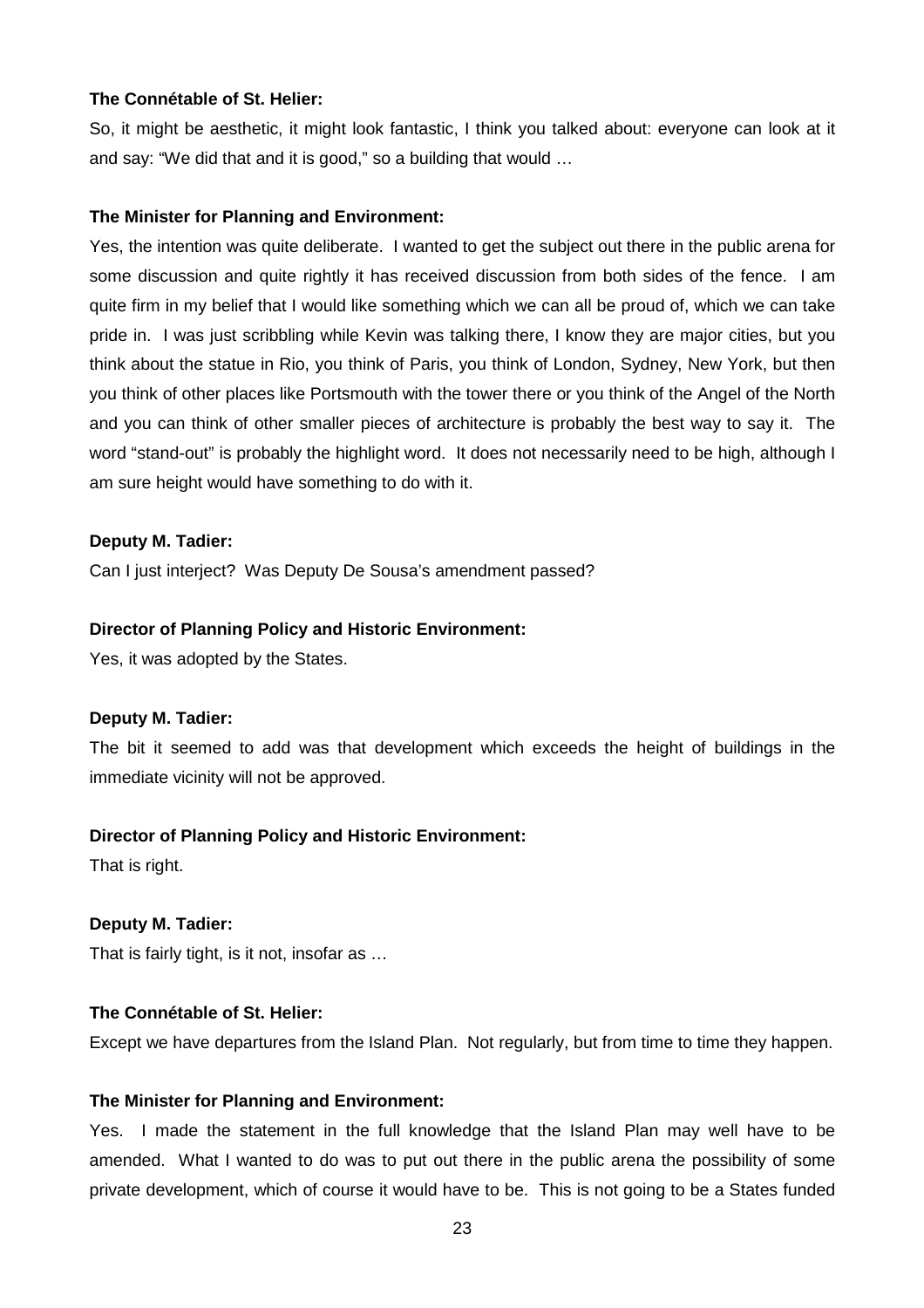project. This would be private development, but it would be something that everybody could relate to, everybody could take pride in. There is no reason at all why one would not share the concept that we have in a lot of these tall buildings in London where you have a particular amount of office space, you might have a very small amount of residential, but then there would be a tourist offering as well, where people can go up to the high floors and maybe simply eat a meal or just take the view. Most of us will have had the opportunity to walk around the top of Cyril Le Marquand House, it is a phenomenal view. It is not that tall. If we went up a few storeys higher and you had a building which was built specifically to enjoy the panorama of the town it would be a really good tourist offering. I am sure people would do it. Locals would want to do it as well. That was the reason. I think it is going to be a good discussion to have. I think at the end of the day if there is enough enthusiasm for it, and we could find a piece of really fantastic architecture because it would need to be good. I am not looking for plain bland building, like the Jersey Evening Post managed to find to put on the front page of their newspaper. I am looking for some really standout architecture here.

#### **Deputy M. Tadier:**

Can I ask why it would need to be offices rather than residential?

#### **The Minister for Planning and Environment:**

I think the cost would probably prohibit it being residential, but there is no reason why certain parts of it could not be. It could be residential. It just seemed to me that what we are trying to do … and I made quite a distinctive difference in my speech to Chambers that I do not particularly want highrise residential. I do not want to go back to the days of building high office blocks. There is enough criticism of the way we are proposing to potentially put some housing in St. Helier. What I am trying to get away from is high-rise residential. If we can come up with a plan where it works, great, but my intention would be to make residential in St. Helier not high-rise. If you are going to have a stand-out building that is going to be higher, you do not necessarily want to put residential in it, what do you do? If you are going to fund it by the private sector it is probably going to have to be offices. I am open to all suggestions, but the last thing I want to do is to get into a mindset where the residential sectors of St. Helier become Le Marais type.

## **Deputy M. Tadier:**

Although spacious …

#### **The Minister for Planning and Environment:**

Having said that, yes, the other argument I make for high office buildings in St. Helier is that you have 4 buildings of 4 storeys and you take 3 of them out and make one building 16 storeys high. If that 16-storey high building works and everybody is happy with it you also create for yourself a lot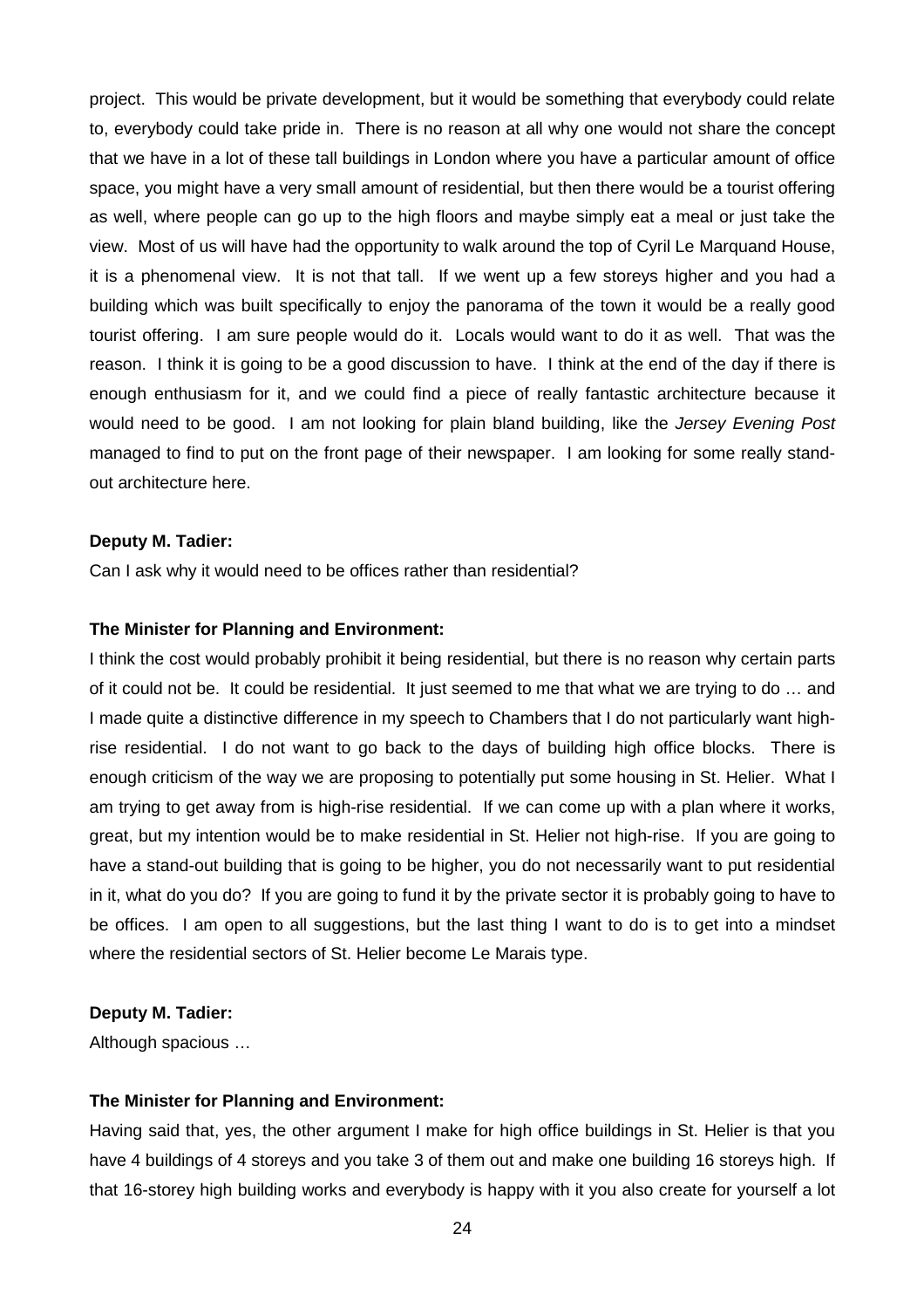of open space for those people to then go and enjoy when they are not at work. It is swing and roundabouts, but certainly I think when we talk about pressures on the environment and the fact that we do not want to be building in the green zone. I completely agree with that, but I think we need to acknowledge that in certain parts of town, and it may well be the business sector, we are going to need to build higher. The alternative to not building higher is building out. Really the priority is not to build out.

#### **The Connétable of St. Helier:**

Yes. Do you see any possibility that in your term you may be seeking to bring amendments to the Island Plan along these lines? Another one that has come up recently in discussion about parking is that we currently have a parking standard of 0.7 per unit and there seems to be across the board support for putting that back up to one parking space per unit. That would presumably require amendment at least to the supplementary guidance.

#### **The Minister for Planning and Environment:**

I think from the department's perspective on parking - Kevin may well have something to say - we are led, not completely by the T.T.S., but we are certainly ... the levels that we apportion of parking on the residential sites we place a lot of emphasis on what T.T.S. are telling us. I have told the Minister for Transport and Technical Services that from a planning perspective I want to sit down with him and discuss where he is going, because it is obviously a big challenge for us. The 0.7 has already been challenge. You would know all about that, and other Deputies as well. If there is a serious challenge to the 0.7, let us potter it out, let us think about what the number needs to be and if it needs to be 0.8 or 0.91, let us sort it out, so that when we are making our planning decisions and our policy here reflects what T.T.S. are saying. Have you got anything more to add to that, Kevin?

#### **Director of Planning Policy and Historic Environment:**

The only thing I would say is that clearly the States have adopted a Sustainable Transport Policy which sets the Island's objectives in terms of travel and transport. Clearly other documents that then come forward from other States departments seek to work towards those objectives. Those objectives, in terms of travel and transport, talk about trying to reduce peak hour traffic into town, reduce peak hour traffic by 15 per cent, they talk about encouraging modal shift and the part of the private car to other forms of more sustainable transport. Clearly you are more likely to be able to provide people with more choice in terms of transport options in those centres of concentration, urban centres, in Jersey, which is clearly in town where they have other options as to how they might travel to school, travel to work, travel to the facilities that they need to use. In that sense, any parking standards that the department brings forward are likely to seek to reduce car parking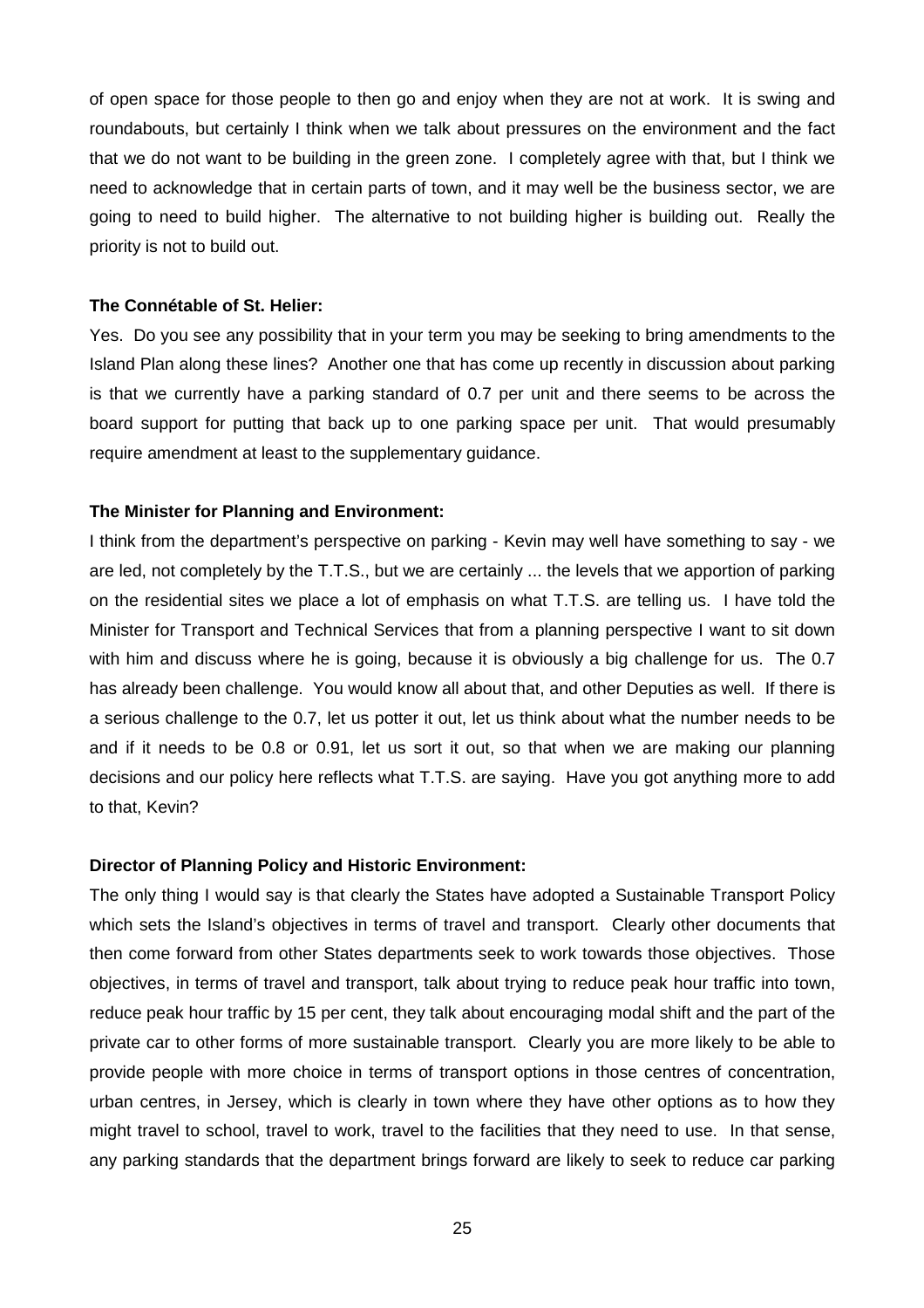requirements in those urban centres that have a greater range of facilities and transport options than they are in the rural parts of the Island.

#### **The Connétable of St. Helier:**

If I could just interrupt? If I am not mistaken the Sustainable Transport Policy was amended by me to make sure that we are talking about car use rather than car ownership. People living in town have a right to own a car. We do not want to encourage them to use it for every journey, but on weekends, for example, they want to get out and enjoy our lovely Island. I am just concerned that the current thrust coming from T.T.S. is to reduce car ownership. Whereas in fact it is not about car ownership, it is about car use.

#### **The Minister for Planning and Environment:**

The 0.7 was arrived at, and quite generally - if I understand correctly, Kevin, and I am sure you will tell me otherwise - it was just very blatantly and roughly calculated that X number of people live in town and there are X number of cars in town and the ratio is 30 per cent of people who live in town do not own vehicles.

#### [11:30]

I guess there is a discussion around why do those 30 per cent not own a vehicle. Would they have a vehicle if they could find somewhere to park it? Would they have a vehicle if they could afford one? There could be a number of different issues as to why those 30 per cent do not own a car. Anyway, notwithstanding that, that is roughly how the 0.7 was arrived at.

#### **Director of Planning Policy and Historic Environment:**

Yes. The standard is dependent upon the size of the accommodation and where it is. So there is a different standard depending on the form of development that you have coming forward. Just to go back to your initial point, it would not require an amendment of the Island Plan, parking standards are set by Supplementary Planning Guidance, which the Minister is able to adopt by Ministerial Decision. As you correctly state, the existing parking standards are very ancient, they go back to 1988. The department is working on reviewing those, together with the space standards for housing, both internal and external space for residential development. We hope to be bringing that forward as a draft for consultation, once the Minister's considered that as a draft to bring forward for discussion. Clearly there would be lots of engagements with lots of interested parties, I am sure, in terms of this and certainly they will be brought forward. We totally accept the point that it is not about car ownership, it is about car use. I do not think we are trying to use parking standards to preclude people owning vehicles. It is about looking at those parts of the Island where people have more choice in terms of their travel options and their residential options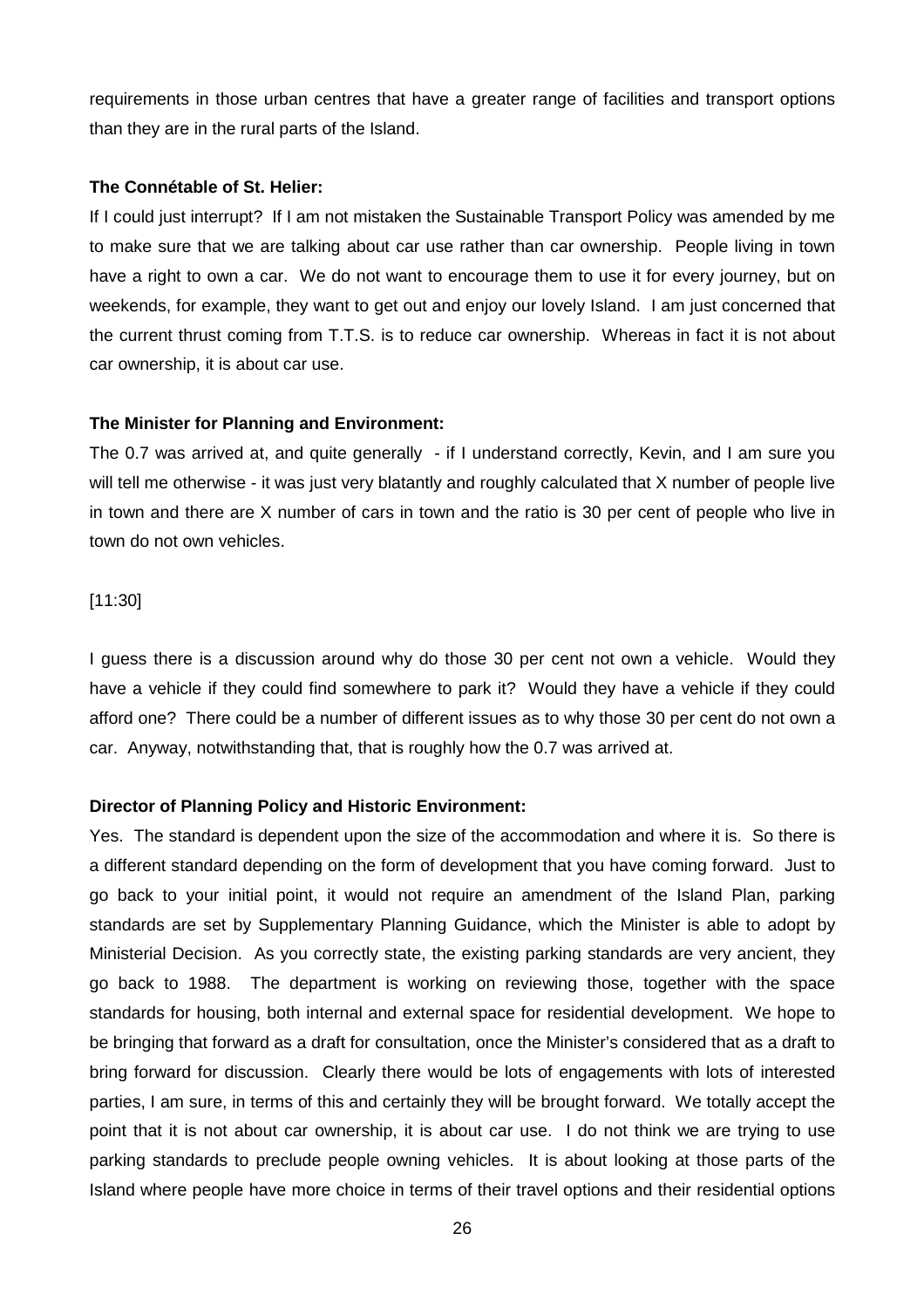as well. Clearly by providing parking space you then pose some challenges to the level of development that you can secure on the site.

#### **Deputy M. Tadier:**

Can I just ask, I think it came up in the debate we had last week, you cannot have it all ways. You cannot create more parking, have more residential, more office space and more green areas. You cannot do all of that, unless you are going up. You can make sure that all new builds have parking allocated. You could have 2 floors of parking, whatever, and you can have a lot of amenity space around it on the footprint.

## **The Minister for Planning and Environment:**

I was just about to highlight the point, let us be under no illusion, the Future St. Helier project has some major challenges. We all want more open space, more area for people to enjoy. We want them to have more space in their home. There is also some pressure on cars. I am grateful that the Constable and Deputy invited me to Havre des Pas group and I was pleased to go and answer the questions, but 90 per cent of the questions are about cars and parking. There is a large group of people in that area, I am sure it is replicated around other parts of town, but especially in Havre des Pas where parking is a major issue. We have to find a way of addressing it, because it is not going to go away. The challenges around finding a parking space in that part of St. Helier are not going to get any easier.

#### **The Connétable of St. Helier:**

The Deputy is saying to get more open space, community space, more parking space and bigger accommodation, you have to go up. If you do not go up then you have to go out, across the countryside.

#### **The Minister for Planning and Environment:**

Yes, there is a sense that we would have to go up. We do have some plans in place, the last thing I really wanted to do was to talk about the waterfront at the moment, but there is a plan for the waterfront. At the end of the day we know that there are large parts of St. Helier where we have old, dare I say, antiquated office space. The intention is that as those offices become unused, when the people who are in those offices move to new and more up-to-date office space in that part of the water front and in that part of St. Helier, those offices then become available to be converted into residential space using the new bylaws and greater insulation and all the good things that are coming out of Planning. What will happen is that the retail heart will stay the same, but a lot of the business and office requirement will move slowly to the south-west corner of the waterfront where we have these plans. Those business parts outlying just outside will become residential.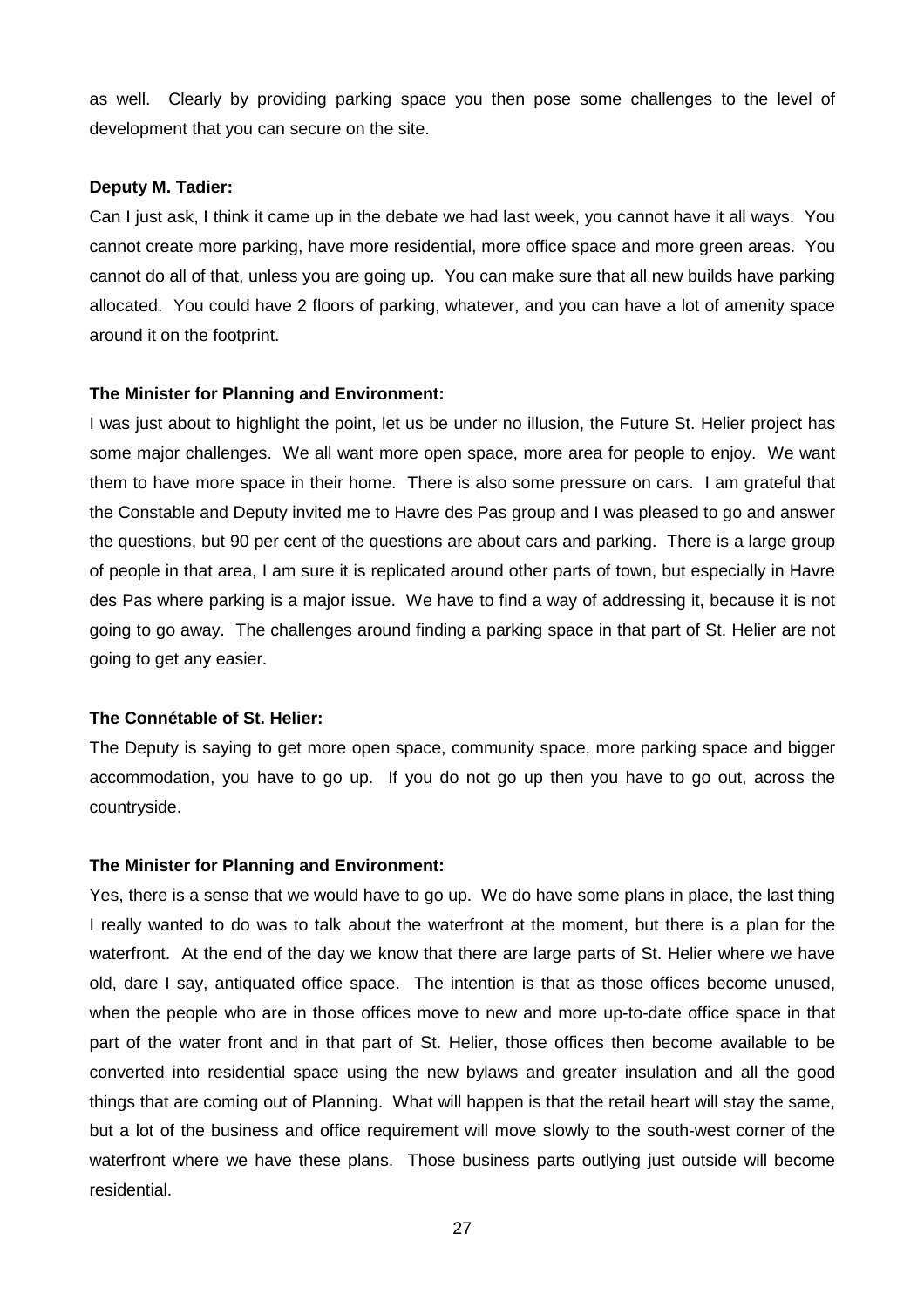#### **Deputy M. Tadier:**

Why not just build a residential on the waterfront rather than waiting for this all mysteriously to happen, just build residential if that is what we want? Then you have purpose-built residential and offices can stay as offices.

#### **The Minister for Planning and Environment:**

That was not the way the plan was agreed by the States. Having said that, there is an awful lot of residential agreed on the other side of the road. West Water is all residential.

#### **Director of Planning Policy and Historic Environment:**

Some of it has some residential elements, that is right.

#### **Deputy J.A. Martin:**

Steve, you mentioned the Future St. Helier project. Can you tell us if it is housed in your department? You mentioned to the Chamber of Commerce that you have identified a few quick wins. Can you tell us what they are, because you never told them? Is it in-house? Who is doing it?

#### **The Minister for Planning and Environment:**

The Future St. Helier project will be led politically by myself. Kevin is going to be the lead officer. Inasmuch as I say led by myself, it will be in conjunction with the Constable, with the T.T.S. and with the Minister for Housing and the Minister for Education, Sport and Culture. It will be a joint group and we are all going to work hard together on it. I only assume the leaders, inasmuch as it has to have a political leader and it seems sensible that it is going to fall to me, because the project is going to be managed and directed from inside my department and Kevin is going to lead from the officer point of view. So that is the way that is going to work. As I said, at the end of May we have a weekend coming up where we are going to invite as many and every person that we can find to come and talk to us about how they would like St. Helier to develop. We are very hopeful that leading from that day and a half that we will have some priorities from the people, the stakeholders. Those stakeholders would be completely across the board and they are going to guide us in where our priorities should be. We will then also have priorities. I may, as the Minister for Planning and the Environment, have priorities. The Constable, I am sure, will have others. The Minister for Housing will have others. That will then lead us into a series of priorities. The strategy is how we are going to move forward. We very much see this as a project for everybody to get together and work together on. We hope after the end of May that we will be coming up with some plans for how we move forward. As regards to the first quick wins, I think there is no secret about the fact that the Constable, myself and the Minister for Transport and Technical Services went on a very short walkabout very soon after the Future St. Helier project was mooted. We did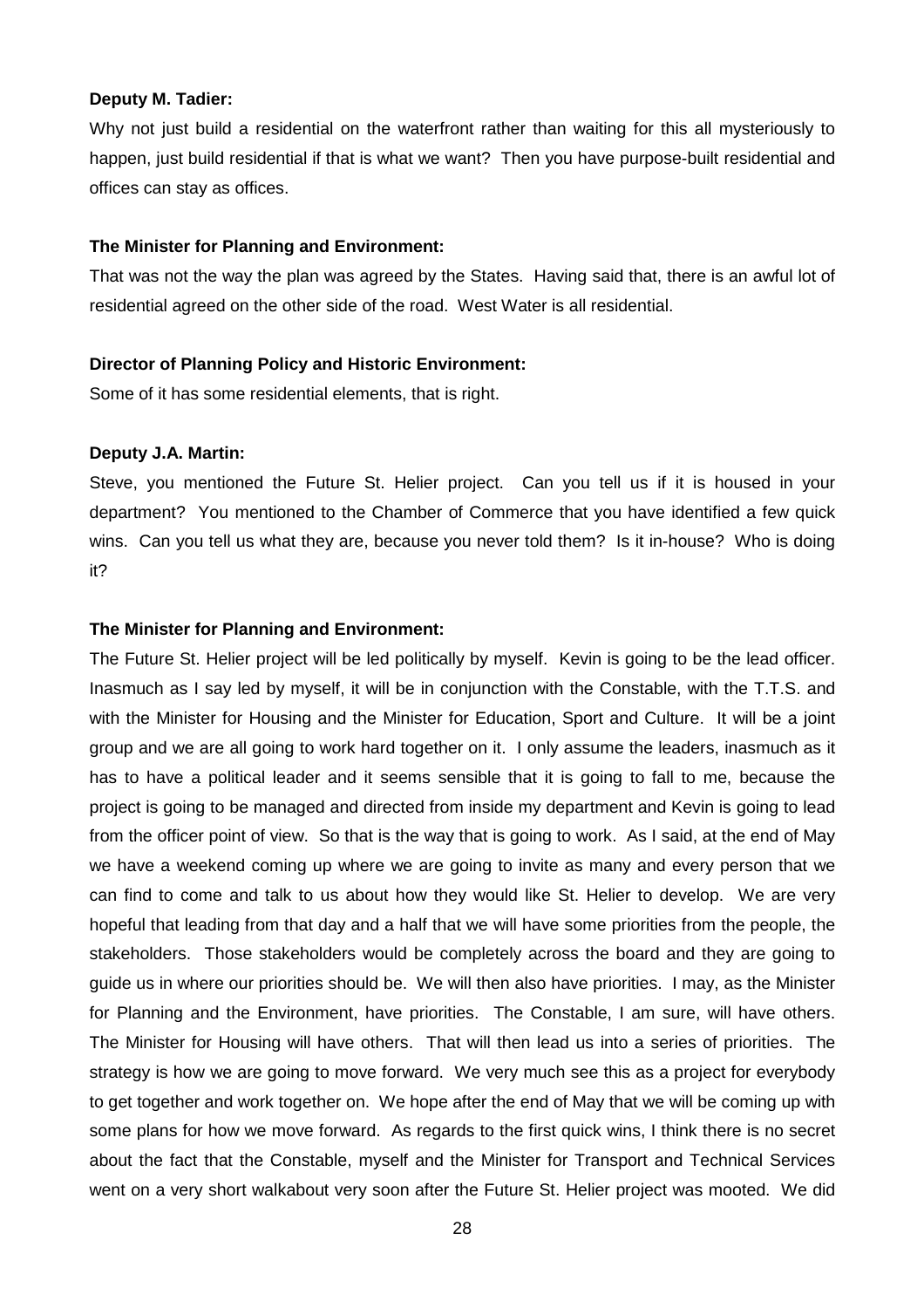that in order to identify not necessarily quick wins for the general Future St. Helier project, which involves retail, which involves business, which involves a lot of residential and parking and other things, but to walk around the roads and identified some quick wins where we thought we could ease the traffic and pedestrian difficulties. I think in particular we identified a series of zebra crossings. If you walk from the Cyril Le Marquand House to the Arts Centre, for example, as the Constable pointed out, there are a number of crossings where it is not easy for pedestrians to get across. We all agreed that it would be very easy, straightforward, cheap and hopefully not too controversial to just ask a man with a pot of white paint and a cord to put some crossings in. I think we all accepted, yes, in the past there has been some very, very nice work with zebra crossings, but you have to ask yourself whether they are over-engineered. At the end of the day, a crossing can be as simple as a series of white lines. The Constable identified some spots where he thought that could be beneficial to pedestrians. We spoke about the area around Charing Cross. We also mentioned the fact that with the very slow move for the space down on the waterfront that there is now a very large community of workers that have their lunch hour and stream into town at 1.00 p.m. You can stand at Charing Cross and watch the workers coming in to take their lunch break in Charing Cross and there are a lot of potential conflicts in the area for cars and pedestrians. We discussed some ways that we might use that. I think what we were doing on that walkabout, when I discussed quick wins it was only specific around the areas of pedestrians and traffic and finding some very quick ways to make it easier and better and safer for the residents and users of St. Helier to operate, nothing more than that. There were no hidden agendas or anything.

## **Deputy J.A. Martin:**

No, no. It is great that the Council of Ministers made St. Helier the full priority. My only concern is that with your cuts and cutting back on staff. In comments from February, you said that some of your staff have to become more generalist in skills and things. Yet Kevin has been given this job. I do not know if it is his main job. Is it his end of desk job? Is it his after work job? What is the backup or the budget? You have mentioned 4 ministries and the Constable of St. Helier. I want this done and I absolutely agree probably it can be done on-Island with the skills we have. Kevin has a massive job to do and so do all the other Ministers.

#### **The Minister for Planning and Environment:**

Two things, the first one is I do not sign up to: "We need another masterplan, so let us rush off to the U.K. and spend 6 figures on commissioning somebody." I am 100 per cent confident we have the ability within the Planning Department, we have some fantastic people there, who are more than capable of doing the work, so I want to keep it in Jersey and in-house. We do have sitting on our shelves a number of previous plans. We talked about Willie Miller and we have talked about the North of Town Masterplan and they all have some really good bits in, which Kevin is aware of.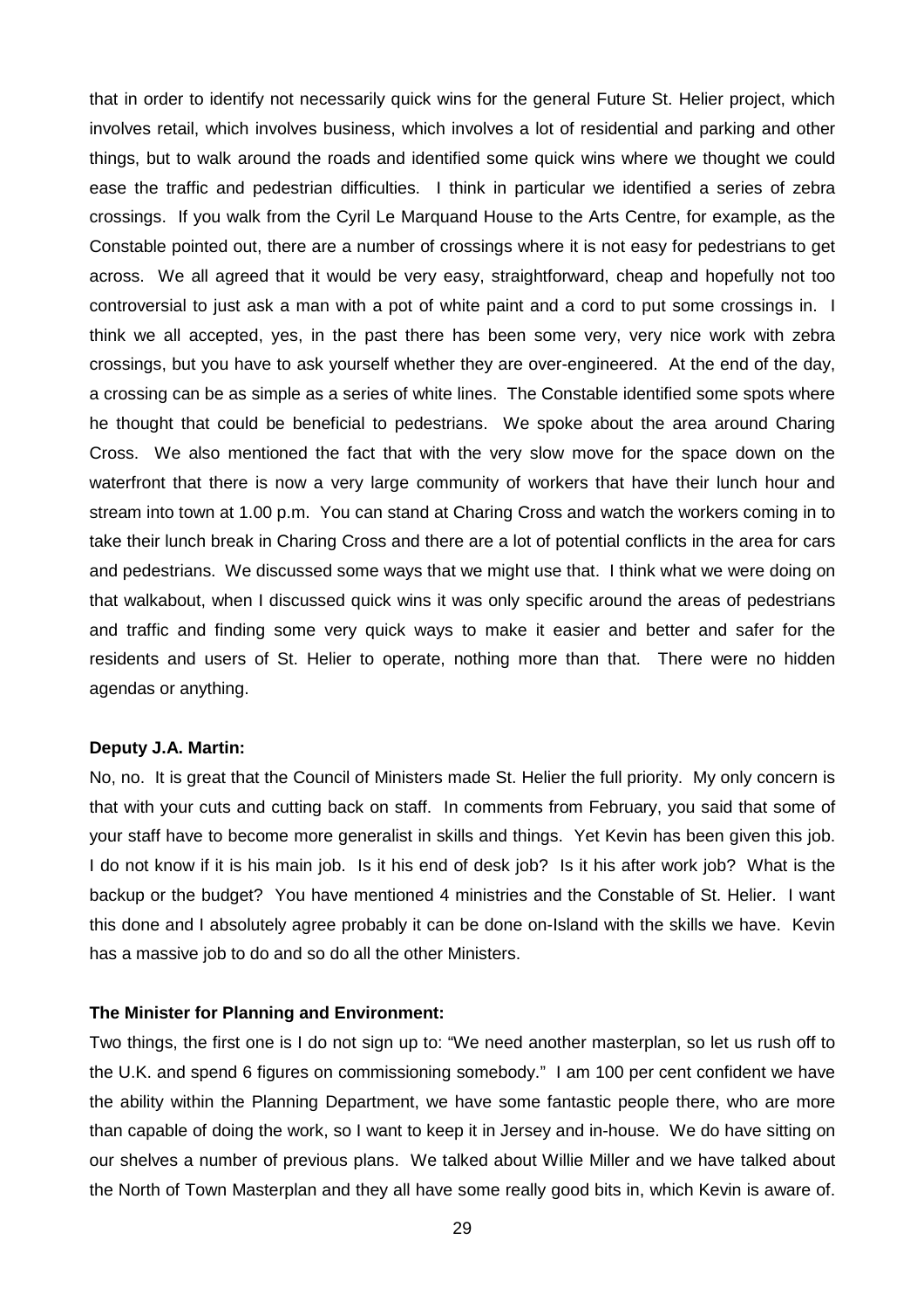He is our chief policy man and is in charge of that side of things. I have identified inside the department some priorities. St. Helier is a priority. Kevin's work will be priorities accordingly.

#### **Deputy J.A. Martin:**

Again, with the other ministries, are they sending staff, seconding them, for say 6 months or something? I think it is a massive job to fall on your shoulders.

#### **The Minister for Planning and Environment:**

We will have to see how that moves, but I am sure there will be some people required from some offices inside T.T.S. Deputy Pryke and myself already share half of one of her senior officers. That particular person works for both of us, so that is not an issue at all. I do not think there will be any input from Education from an officer perspective. Deputy Bryans wanted to sit on the Ministerial Oversight Group as a town Deputy. He wanted to contribute, but I do not think his contribution will be in the form of resource from his department. Do you want to talk a bit about the policy and how your role works, Kevin?

#### **Director of Planning Policy and Historic Environment:**

Yes. I was just going to say that clearly while we might be leading the process we will be working with our colleagues in Transport and Technical Services and, of course, in the Parish. The Minister has identified some of the aspects that this work will touch on, principally around travel and transport and movement around town, but also around public open space. Clearly both the Parish and T.T.S. have critical roles to play in making changes on the ground in terms of public open space and in terms of travel and transport, because they administer the parks, the spaces, the roads and the streets. I think it will be about working together across government. Also, as Deputy Tadier made reference, working outside of government with other agencies as well, to try and improve the loss of St. Helier residence. Part of the engagement that the Minister talked about at the end of May is to really understand what issues people have, what issues other groups have, town traders, for example. We have the town centre manager who will be working with us, who clearly has very strong links with all the retailers in St. Helier. I think it is trying to build that partnership across government and outside of government with other agencies to try and work together to improve the town. As I say, while we might lead that process we will not be doing all of the work.

#### **The Minister for Planning and Environment:**

I am pleased Kevin mentioned the town centre manager. The Constable has a number of officers at his disposal, all who will be really involved and useful to us. The town centre manager, I pick her out only because she has already identified retailer user groups. She is starting up these small groups and that is going to be valuable input. It will not be just retailer groups, it will be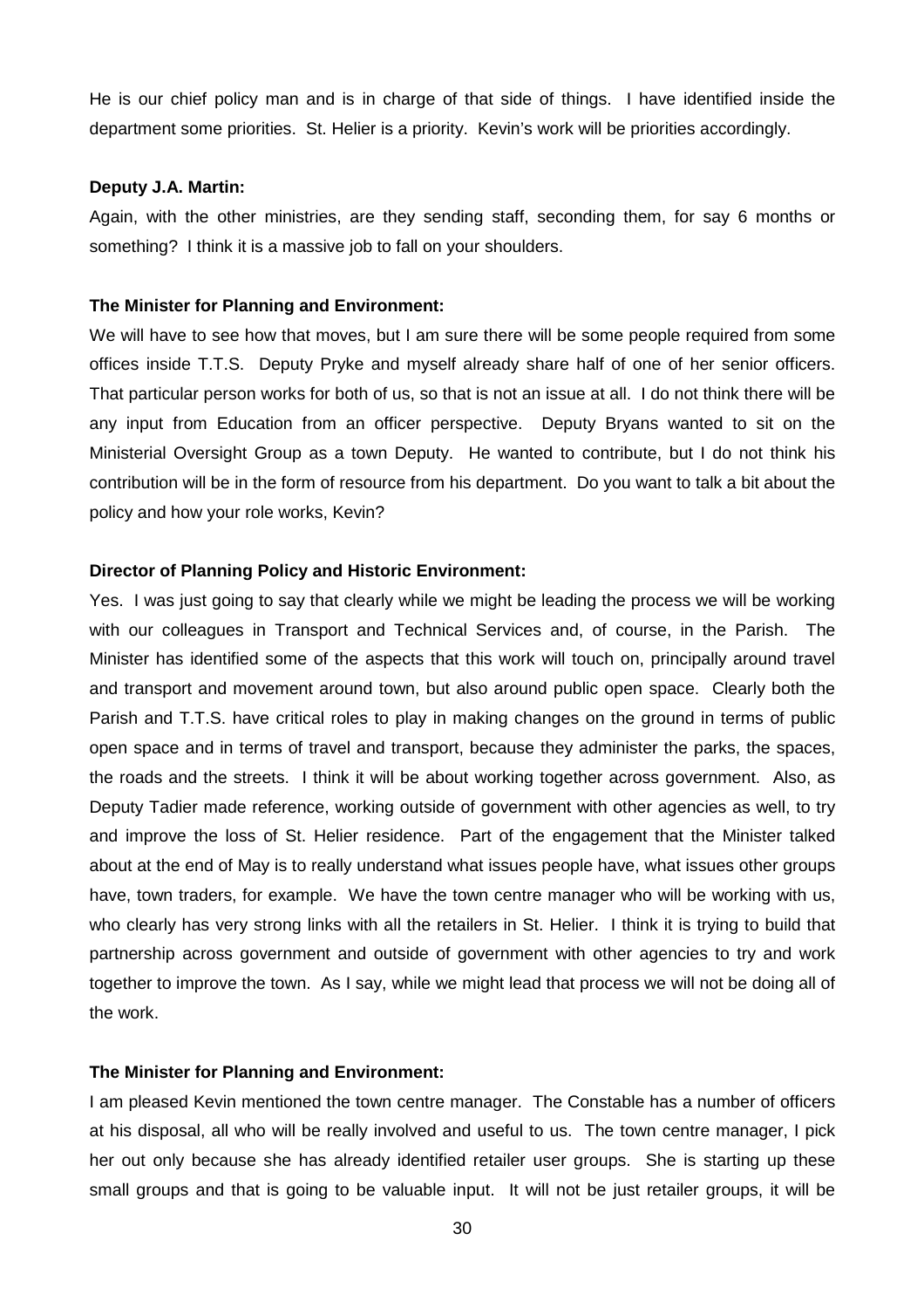business groups and people like trade and commerce. In other parts of town people may well come together just specifically for the point of informing this policy.

## **The Connétable of St. Helier:**

Could I just quickly come in on funding? One of the ways that these kind of urban improvements could be funded would be from planning gain, not just schemes in town, but schemes outside town. It is all part of the philosophy of protecting the Island and concentrating development in the towns. Ideologically it is perfectly acceptable to take money off a development out west to do urban improvements. Do you have the legal mechanisms at the moment to get that kind of funding? Given the States' finances, we need private sector funding.

## **The Minister for Planning and Environment:**

I am going to look to Kevin, but I am aware that at the moment I have certain powers over the development. I think Kevin will correct me, if you are developing a particular site those obligations affect the site or the immediate environment.

[11:45]

For example, we have anybody who builds in the eastern cycle corridor at the moment could be asked to make a contribution towards the eastern cycle path. Kevin, do you want to expand on the work we are doing about, as the Constable said, the obligations on somebody in St. Ouen, for example, to make towards the Future St. Helier project?

## **Director of Planning Policy and Historic Environment:**

Yes. Clearly we have the power at the moment in terms of planning obligation agreement with developers when they undertake development. As you have stated, that can deliver works that are outside of the planning application site. Generally, as that scheme works at the moment, that planning gain has to be related to the development. It has to be proportionate to the development. I think there would be some challenges at the moment in terms of getting a development in St. Ouen to contribute to development in town. We are looking at how we might develop a tool that enables us to do that. It came out of the States debate on the Island Plan when it considered Policy H3, which if you recall was about how we use a private housing development to fund affordable homes. It is a similar principle in how to capture value from a development process. Arising from that Island Plan debate was a commitment to go and explore how we might develop a vehicle to do that.

## **Deputy M. Tadier:**

Is that not a stealth tax?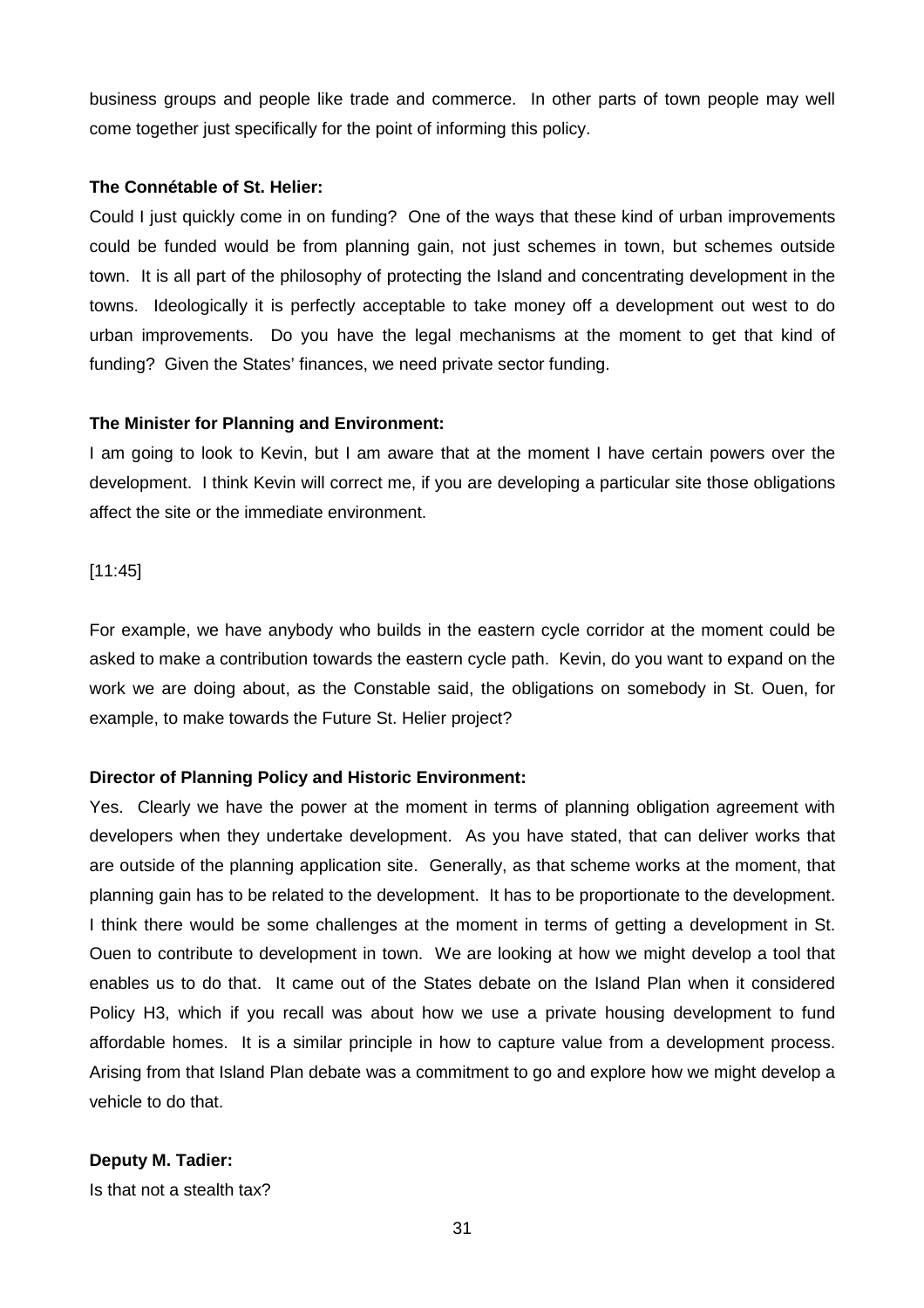## **Director of Planning Policy and Historic Environment:**

It is a form capturing …

## **The Minister for Planning and Environment:**

I think we have decided one of our strategic priorities is going to be St. Helier and we need to fund that.

#### **Deputy M. Tadier:**

If it is unrelated, surely if you want to capture …

## **The Minister for Planning and Environment:**

It is related inasmuch as the strategy is that we are going to put more people in St. Helier in order to safeguard the countryside. It is the Council of Ministers' strategy, but just because it focuses on St. Helier that does not mean to say it is just about St. Helier, it is about the whole Island. Okay, St. Helier is the target of the strategy, but if we are going to keep the countryside green and pleasant we have to concentrate residential in St. Helier. There is no reason why people across the Island …

## **Deputy M. Tadier:**

Yes, but you do not currently have like a section 106 agreement in the U.K., where you simply have a tariff on a developer. I do not know that many Islanders' hearts will bleed if developers have to pay a bit more towards the …

## **The Minister for Planning and Environment:**

I would not want to send out the signal that just because you are building a development in St. Ouen you are going to be funding major road works in St. Helier. But there must be a scheme that we can put in place so that everybody contributes to the future of St. Helier, because at the end of the day it is not just about making a better St. Helier for the residents of St. Helier, but for people who visit, to shop, to work.

#### **Deputy M. Tadier:**

Do you not do that through your tax system? Surely that is how we fund public services, through the tax structure and as a way of capturing the uplift in land value, et cetera, through the tax system.

#### **Director of Planning Policy and Historic Environment:**

The use of planning application agreements or section 106s is about recognising that if a development is taking place that development is going to have some impact generally on local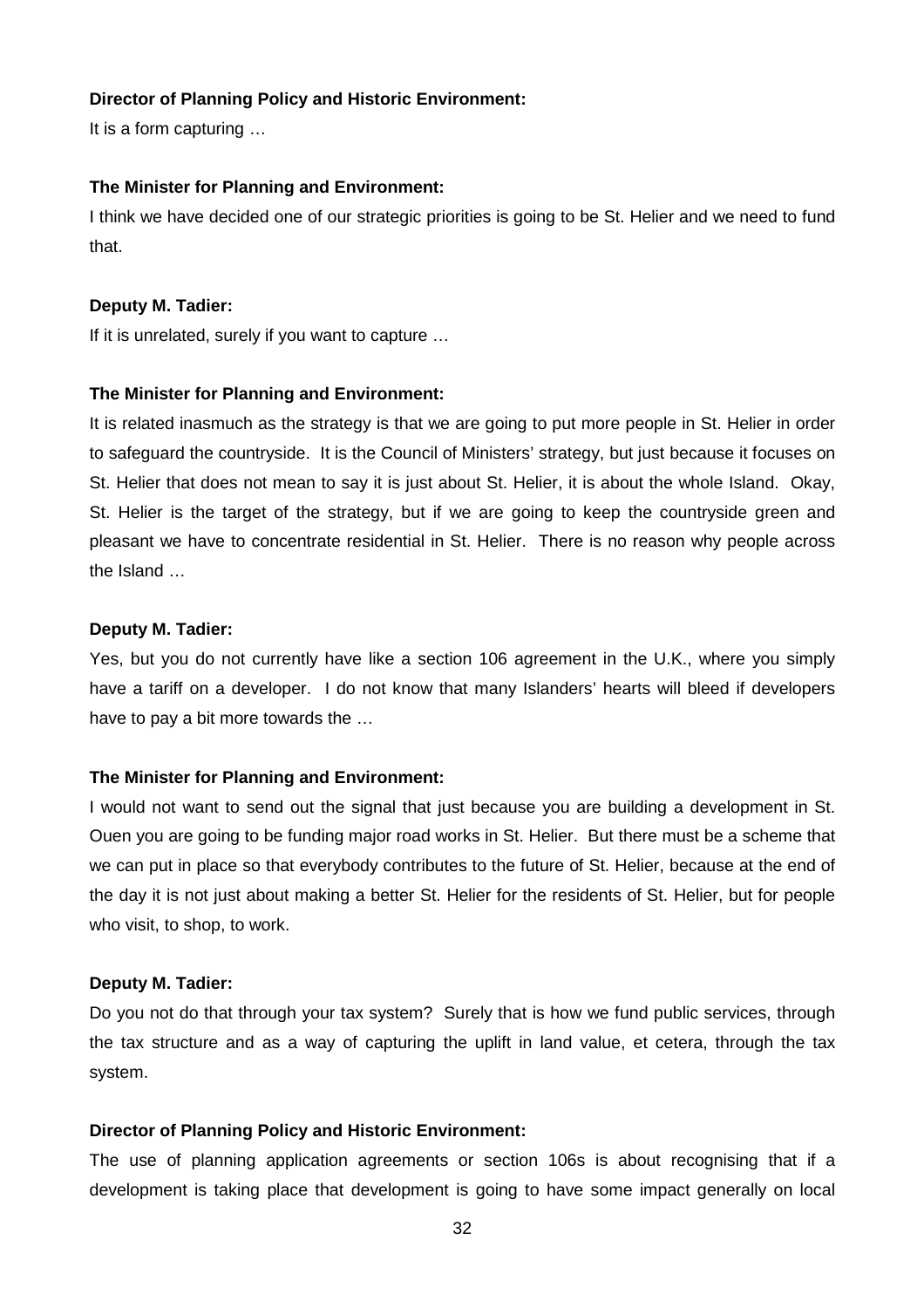infrastructure. If the development is securing some private benefit, therefore it is appropriate for part of that benefit to offset the public impact of that scheme. That is why the planning obligation agreement is used to deal with local impacts of a development. For example, if something is having a particular impact on the sewerage infrastructure as a consequence of that development taking place it is appropriate that the developer pays for the enhancement caused by their development to the public sewerage infrastructure. That is the principle. I think the issue that the Constable is raising is around what they call in the U.K. community infrastructure, which is basically a set levy that is charged on a certain type of building. If you build a house you pay X thousand pounds. It is a different model. What we have at the moment here in Jersey is simply the equivalent of section 106, which is the planning obligation agreement, which is where we can offset that local impact of development.

#### **The Connétable of St. Helier:**

You could argue that a significant housing development out of town is going to have an impact on town simply because all the people are going to drive, not just on town, but on the infrastructure between that development and places of work and so on.

#### **The Minister for Planning and Environment:**

There are a number of different ways of looking at it. We have discussed recently, and it is certainly something we are doing within the department, how we address the subject of derelict glass. I know it is not directly related, but what we are considering is the possibility of saying to somebody: "We will give you some planning gain to potentially put up an extension to your house or maybe a site if in return you will take away the derelict glasshouse that you have in your field and return it to agriculture." What we are doing there is we are enhancing the environment by allowing a little bit of planning development. In a similar sort of way you may find that if somebody applies to put an extension on their house they do not have a derelict glasshouse, but we say: "In response to having your extension on your house, we would like you to maybe give us a few hundred pounds towards planting some trees in St. Helier or a bench or new pavement or something like that." It is swings and roundabouts.

#### **Deputy M. Tadier:**

It is interesting. Can I just ask a more general question? It is about what you were talking about before about working with the community. Do you think it is important to have public buy-in to the development of St. Helier?

#### **The Minister for Planning and Environment:**

Absolutely.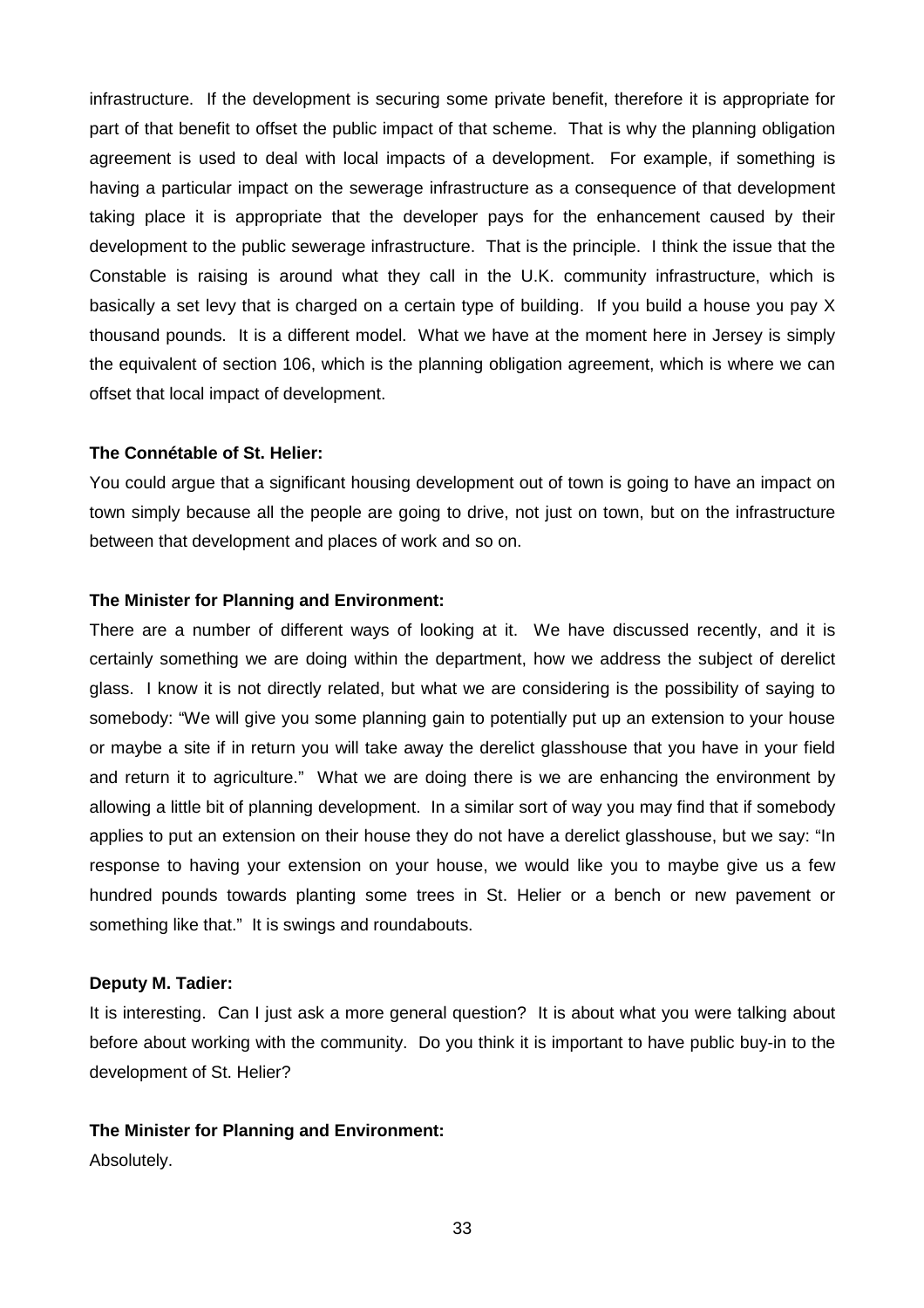## **Deputy M. Tadier:**

Will you therefore be supporting the referendum I put on the table, so that the public can have their say in the future of St. Helier?

## **The Minister for Planning and Environment:**

Which referendum is this?

## **The Connétable of St. Helier:**

Esplanade Quarter.

## **The Minister for Planning and Environment:**

Oh, Esplanade Quarter. The decision is to be made to the States as far as I am concerned. If you want to bring it back to the States and get the decision changed that is up to you. As far as I am concerned, no, we do not need a decision to be taken.

## **Deputy M. Tadier:**

Except that there is not a public buy-in. It seems that a lot of correspondence that ...

## **The Minister for Planning and Environment:**

There are a lot of vocal people and the media making noise. I do not know how you decide whether there is a public buy-in. There certainly is not from where I am sitting.

## **Deputy M. Tadier:**

There is not a public buy-in?

## **The Minister for Planning and Environment:**

No, sorry, there is not a majority of people out there complaining about the waterfront. A lot of people want to get on and do it. This is really important to our finance industry. This is part of the Future St. Helier plan. We have already discussed this morning how we want to move the business community into better quality facilities and we want to use those old offices to have more and better quality residential in St. Helier.

## **The Connétable of St. Helier:**

With 3 open spaces, each of them bigger than the Royal Square.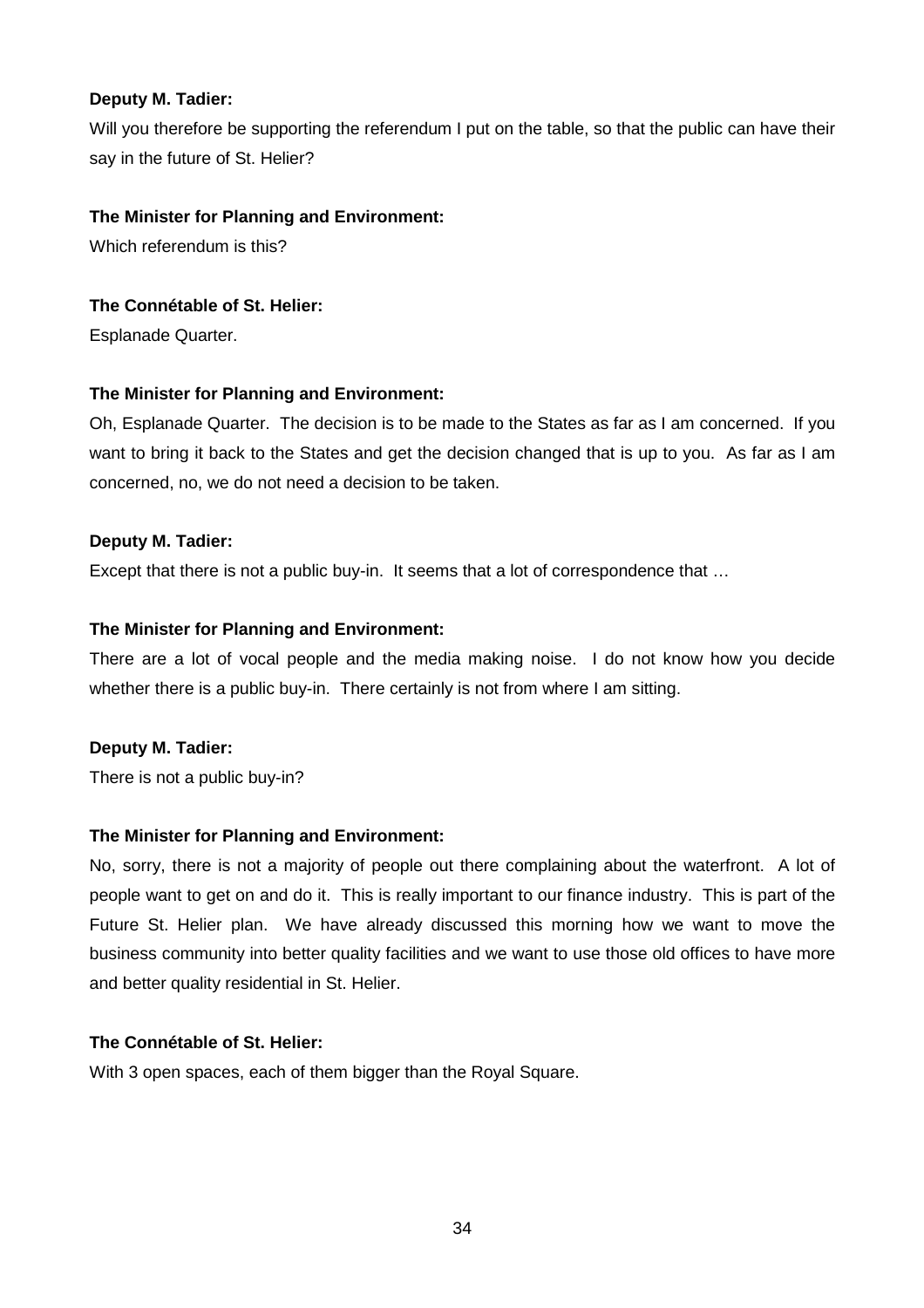#### **Deputy M. Tadier:**

It is just that I have never had anyone come up to me, and I would be surprised if anyone has, saying: "We really want the States to be developing office space on the waterfront, because we think that is a priority."

#### **The Minister for Planning and Environment:**

You and I meet different people then. Lots of people come up to me and say: "We need the space." If we did not need the space why ...

#### **The Connétable of St. Helier:**

Hang on, you will have your chance at the Assembly with this one. We have a couple of other areas we are not going to get time to cover. Can we just cover air quality? Monty is going to lead on that.

#### **Deputy M. Tadier:**

Yes, we can hopefully wrap this up fairly quickly. Although it is an important issue we may need to come back to. Just to talk about: is there any plan to develop and introduce an air quality law?

#### **The Minister for Planning and Environment:**

Not that I am aware of. I was, not very many months ago, in your position on the Scrutiny Panel facing the Minister for Planning and the Environment and we spoke about air quality and the monitoring in the Havre des Pas area and also in town. I am sure it is on record somewhere that I was quite critical. I was concerned that the quality of the devices that were being used to monitor air quality did not meet E.U. standards. I am also aware, and I am sure Willie is going to tell us, that we are not obliged to meet E.U. standards.

#### **Deputy Chief Officer:**

I take a step back in terms of a regulatory authority. We are not the regulatory authority for air quality monitoring or air quality management. That is very much run by Health. It would appear certain from our conversation …

#### **Deputy M. Tadier:**

You do work together presumably.

#### **Deputy Chief Officer:**

Oh, yes, very much so. The information from them suggests that the quality of air in Jersey, through the air quality strategy, which was brought to the States in May 2013, is good and certainly comparably good with the U.K. We are nowhere near the situation that the U.K. itself has been in.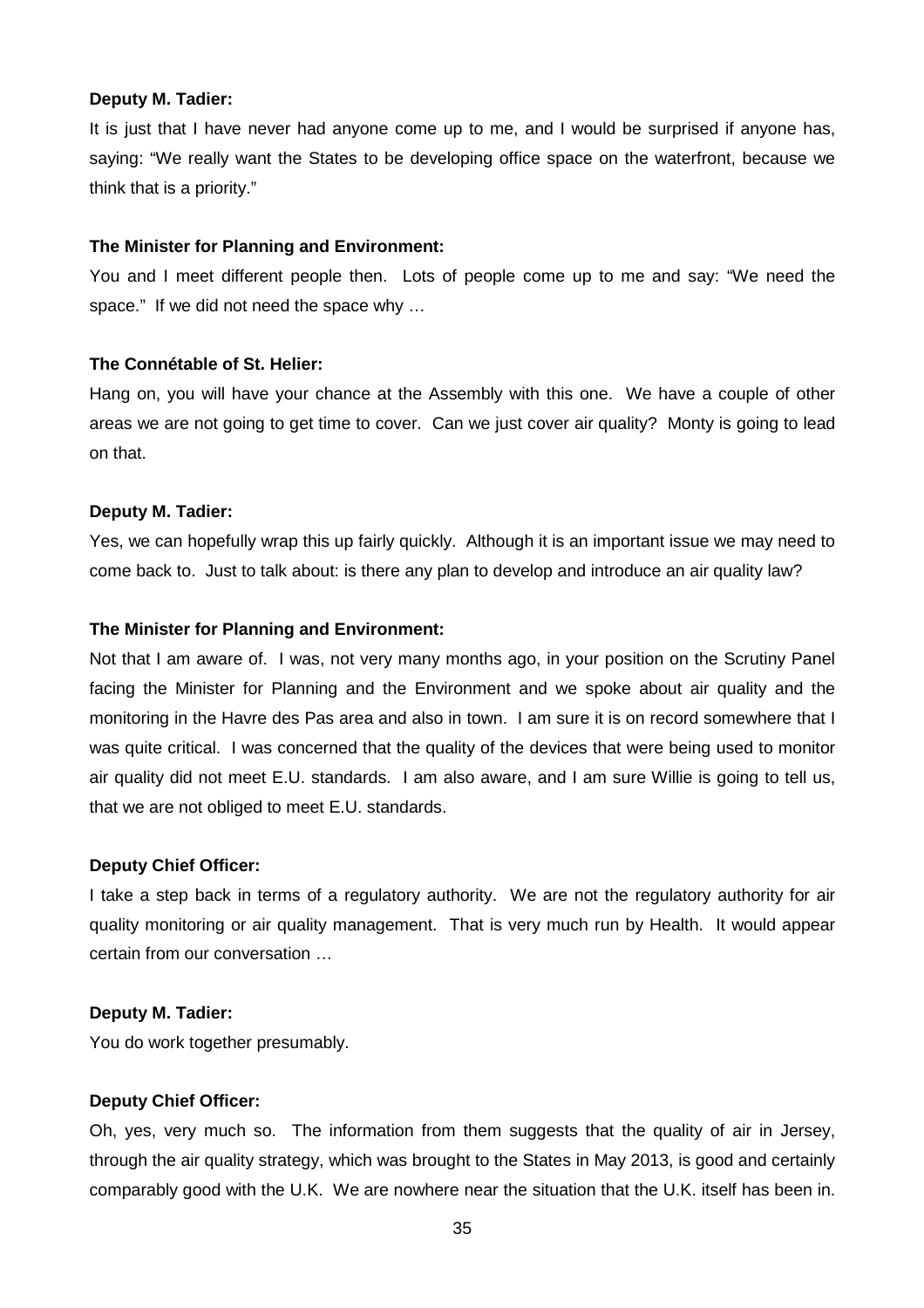Over the last couple of weeks it has been ordered by the Supreme Court to get its house in order. The question is: do we need a bit of legislation? I do not necessarily think we need legislation. We certainly have 30-odd action points that came off the back of the air quality strategy, which need to be addressed across the Island. We, as part of the air quality strategy again, form a team which on an annual basis reviews those obligations or those action plans. We have had a relatively recent discussion with Health, who suggest that we need to review that again this year, 2015, because we are aware that there have been significant improvements made across those action points. It may well be that Jersey can cross a lot of them off. Yes, we do talk together about it, despite the fact that we are not the regulatory authority in general. But there are no specific needs, as far as I am aware, for a piece of legislation to cover what could be covered by a practical action plan.

#### **Deputy M. Tadier:**

If not regulation or legislation, looking specifically at the crematorium and the emissions that come out of that, not least mercury emissions, what steps are there to take to look at that issue and also perhaps to do with the Burials and Exhumation Law which may need updating?

#### **Deputy Chief Officer:**

Again, answering your second question first, we had very lengthy discussions under the auspices of the last Minister for Health and Social Services as to how we would review the requirements and the obligations under the Burials and Exhumations Law and the cremations legislation. It was agreed that the Minister for Health and Social Services would go have a look at that and potentially make modifications to it to allow alternative means of disposal of human bodies at a later stage. That is very much in the hands of the Minister for Health and Social Services. Since then, because there is no legislation to modify, we have taken a step back to allow them to move forward as they deem necessary.

#### **The Minister for Planning and Environment:**

From a political point of view, I might also say that I think the previous Minister for Planning and the Environment was quite personally involved and wanted his department to be involved. I do not share his views that it is quite as much of a priority for me as a lot of the other environment work.

#### **Deputy M. Tadier:**

Do you accept that when it comes to dealing with organic waste it is not just a Health issue? I know the law does sit under them, so clearly it needs cross-departmental work. We were talking about organic matter …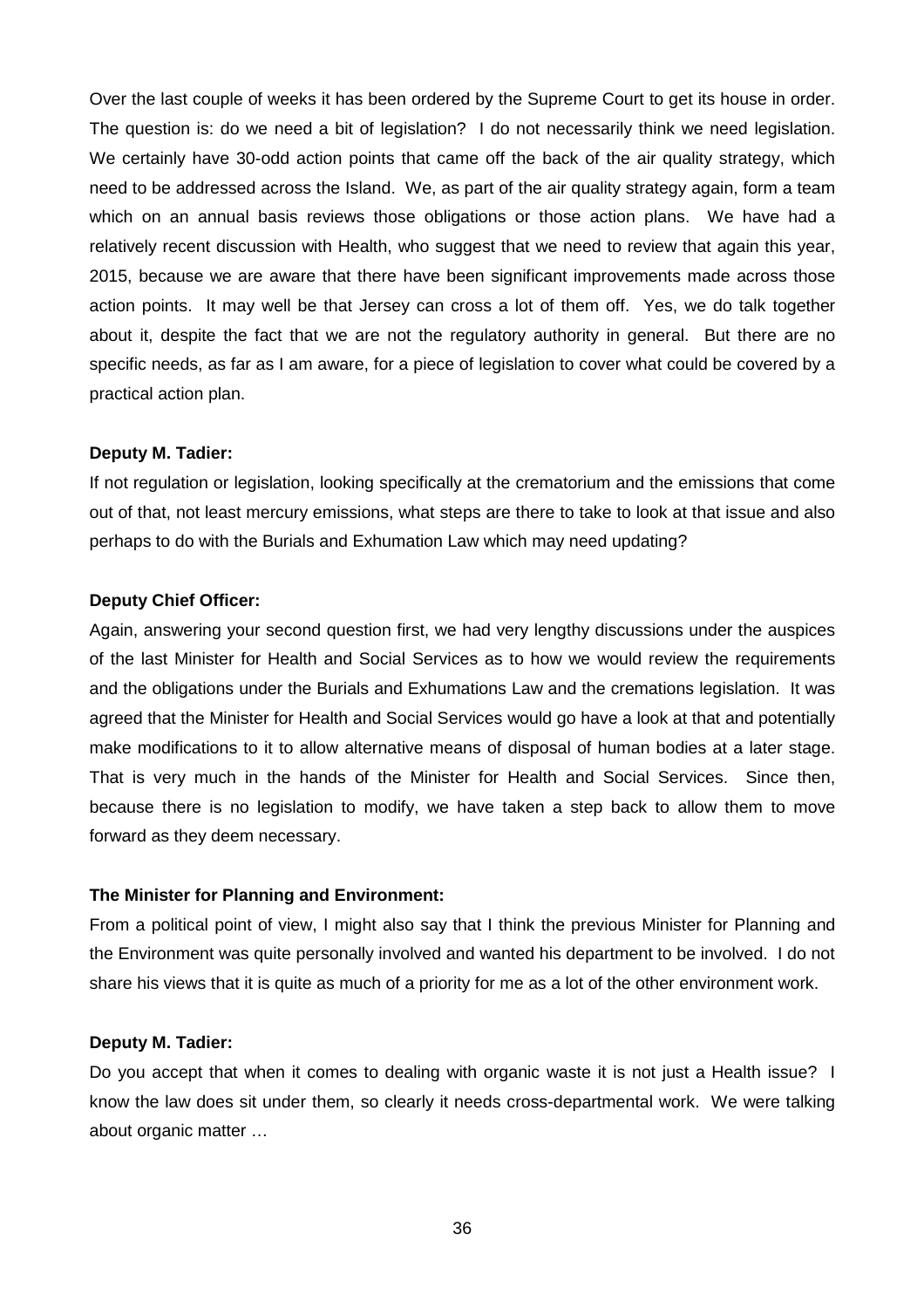## **The Minister for Planning and Environment:**

We are not saying we are not going to be interested. We are. But this is primarily a Health issue. It is for them to lead on and not for us. This is very different to other environment ...

## **Deputy Chief Officer:**

Absolutely. If I can perhaps reference your waste reference there? We are regulators of the Waste Law, which is a 2005 legislation, enacted in 2007. Human cadavers are not what we would consider to be, within the determinations of that legislation, a waste. So, that is not something that we have jurisdiction over. Whether that be burial or whether that be cremation, et cetera, again it sits with Health. Going back to your first point in terms of mercury, I am aware that our Health colleagues commissioned an emissions report or emissions review for cremations. They are now in receipt of that and are analysing it. It is not something that we are privy to as yet, because we were not the commissioners of the report, not being a regulator. They are intent on summarising the results of that report and presenting it to both the Minister for Health and Social Services and the Minister for Planning and the Environment. Until such time as we know …

## **Deputy M. Tadier:**

Okay. Do we know when that is going to come out and whether it will be publicly …?

#### **Deputy Chief Officer:**

The report, I believe, is in the hands of Health. It is sensitive, insofar as how it is put together, in terms of analysing emissions on a day-to-day basis throughout the process of the report. It would be possible to link days and hence names, potentially, to the emissions. That is not something that would be useful to do.

## **Deputy M. Tadier:**

The days could be anonymised.

## **Deputy Chief Officer:**

Exactly. This is what I was going to…., the anonymisation and redaction of it would be required and then the information will be supplied generally to Health. I understand it is going to go on the website as well.

## **Deputy M. Tadier:**

Okay. Thank you for that.